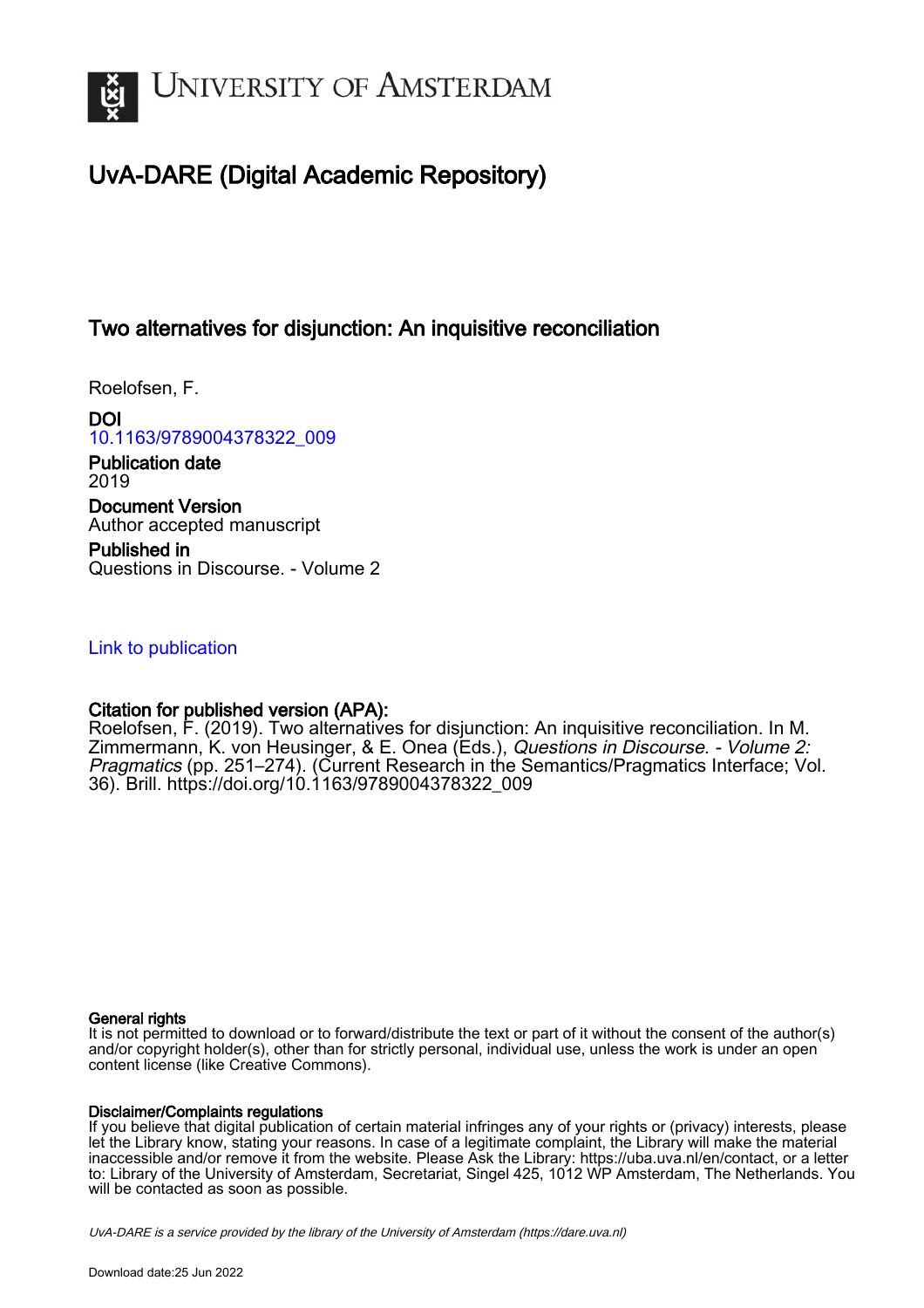# Two alternatives for disjunction: an inquisitive reconciliation<sup>∗</sup>

Floris Roelofsen

January 27, 2016

#### Abstract

There are two prominent semantic treatments of disjunction in formal semantics. Traditionally, disjunction is taken to express an operator that applies to any two elements  $A$  and  $B$  of a Boolean algebra and yields their *join*. In particular, if  $A$  and  $B$  are propositions, then disjunction delivers their union,  $A \cup B$ . Another, more recent proposal is to treat disjunction as expressing an operator that can apply to any two objects of the same semantic type, and yields the set consisting of these two objects. In particular, if disjunction applies to two propositions A and B, it delivers a set of propositional alternatives,  $\{A, B\}$ . Each of the two approaches has certain merits that the other one lacks. Thus, it would be desirable to reconcile the two, combining their respective strengths. This paper shows that this is indeed possible, if we adopt a notion of meaning that does not just take truth-conditional, informative content into consideration, but also inquisitive content.

## 1 Introduction

There is a long tradition in formal semantics that analyzes disjunction words like English or as expressing an operator which, when applied to two elements  $A$  and  $B$  of a Boolean algebra, yields their join, that is, their least upper bound w.r.t. the partial order that the algebra is based on. In particular, if A and B are propositions, ordered by entailment, then disjunction delivers their union,  $A \cup B$ . An important virtue of this analysis is that it provides a uniform account of disjunction words across different languages and across different syntactic categories [\(Gazdar,](#page-17-0) [1980;](#page-17-0) [Partee and](#page-18-0) [Rooth,](#page-18-0) [1983;](#page-18-0) [Keenan and Faltz,](#page-18-1) [1985\)](#page-18-1). Moreover, it provides an explanation of the very fact that such words exist in virtually all languages: since the *join* operator is one of the most basic algebraic operations that can be performed on the elements of any Boolean algebra, and since the meanings of expressions of the relevant syntactic categories constitute such Boolean algebras, it is to be expected that languages generally have words to express the join operation on such meanings; just like it is to be expected, for instance, that many languages have words to express basic operations on quantities, like addition and subtraction.

However, there is also a substantial and rapidly growing body of work which promotes a different semantic treatment of disjunction, namely as generating sets of *alternatives*. In particular, when

<sup>∗</sup>This paper has been presented, in chronological order, at Stanford, the University of Rochester, the University of Massachusetts Amherst, University College London, the University of Stuttgart, the University of Amsterdam, and the Third Questions in Discourse Workshop in Berlin. I received a lot of useful feedback on these occasions, for which I am very grateful. I am especially grateful to Maria Aloni, Ivano Ciardelli, Donka Farkas, and Jeroen Groenendijk; the paper has benefited enormously from our discussions and joint work over the last couple of years. Finally, financial support from the Netherlands Organisation for Scientific Research (NWO) is gratefully acknowledged.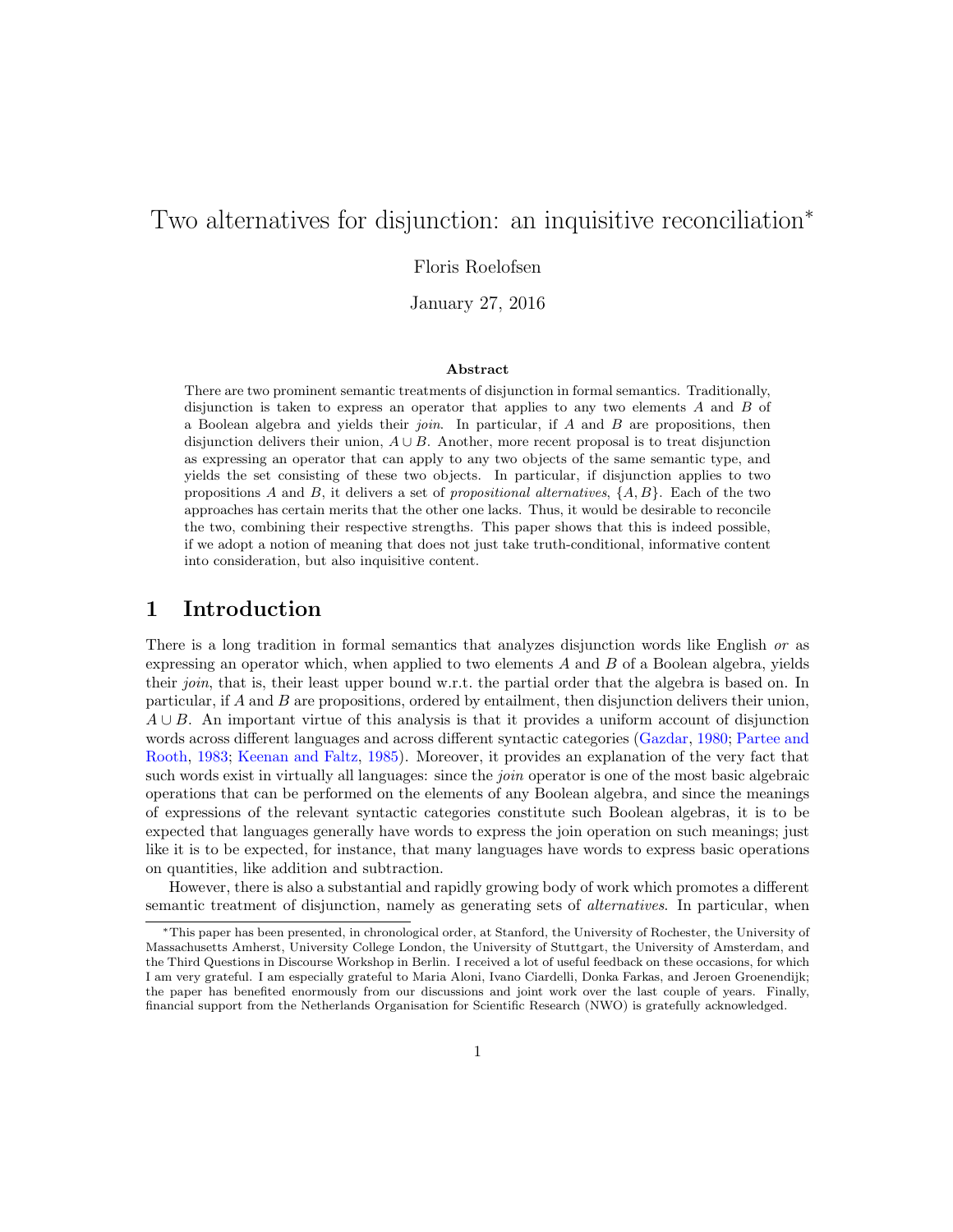applied to two propositions  $A$  and  $B$ , disjunction is taken to generate a set of two propositional alternatives,  $\{A, B\}$ . This treatment has been fruitfully applied to account for a number of phenomena, including disjunctive questions (e.g., [von Stechow,](#page-19-0) [1991;](#page-19-0) [Roelofsen and van Gool,](#page-19-1) [2010;](#page-19-1) [AnderBois,](#page-16-0) [2011;](#page-16-0) [Biezma and Rawlins,](#page-16-1) [2012\)](#page-16-1), free choice effects arising from disjunction under possibility modals and in imperatives (e.g., [Aloni,](#page-16-2) [2002,](#page-16-2) [2007b;](#page-16-3) [Simons,](#page-19-2) [2005a,](#page-19-2)[b;](#page-19-3) [Aloni and Ciardelli,](#page-16-4) [2013\)](#page-16-4), counterfactuals with disjunctive antecedents (e.g., [Alonso-Ovalle,](#page-16-5) [2006;](#page-16-5) [Champollion](#page-17-1) *et al.*, [2015\)](#page-17-1), unconditionals with disjunctive adjuncts [\(Rawlins,](#page-19-4) [2013\)](#page-19-4), and sluicing with disjunctive antecedents [\(AnderBois,](#page-16-6) [2014\)](#page-16-6). However, this alternative account of disjunction lacks the algebraic underpinning that made the traditional account so attractive. This makes it a less *explanatory* account: it is only motivated by the empirical observations that it is designed to account for, not by considerations that are independent of these observations.

Given that both approaches have their own merits, one would like to know whether it is possible to reconcile the two, combining their respective strengths. The general opinion in the literature seems to be that this is impossible. The treatment of disjunction as generating sets of alternatives has been presented as a real *alternative* for the traditional treatment, not as a refinement or an extension thereof. For instance, [Alonso-Ovalle](#page-16-5) [\(2006\)](#page-16-5) writes in the conclusion section of his dissertation:

"This dissertation has investigated the interpretation of counterfactuals with disjunctive antecedents, unembedded disjunctions, and disjunctions under the scope of modals. We have seen that capturing the natural interpretation of these constructions proves to be challenging if the standard analysis of disjunction, under which or is the Boolean join, is assumed."

Similarly, [Simons](#page-19-2) [\(2005a\)](#page-19-2) starts her paper as follows:

"In this paper, the meanings of sentences containing the word  $or$  and a modal verb are used to arrive at a novel account of the meaning of *or* coordinations. It has long been known that such sentences [...] pose a problem for the standard treatment of or as a Boolean connective equivalent to set union."

The aim of this paper is to show that the two approaches can be reconciled after all. What this requires, however, is that we move from the traditional notion of meaning, which only takes truth-conditional, informative content into consideration, to a more fine-grained notion that also takes inquisitive content into account, as proposed in recent work on *inquisitive semantics* (e.g., [Ciardelli, Groenendijk, and Roelofsen,](#page-17-2) [2013,](#page-17-2) [2015\)](#page-17-3). If we enrich our notion of meaning to encompass both informative and inquisitive content, *entailment* also becomes sensitive to these two aspects of meaning. What we will show is that, if disjunction is treated as a join operator with respect to this more fine-grained notion of entailment, it automatically generates the desired alternatives. Thus, we can have our cake and eat it: disjunction can be treated as a join operator and as introducing sets of alternatives at the same time—in inquisitive semantics the two go hand in hand.

The paper is organized as follows. Section [2](#page-3-0) reviews the traditional treatment of disjunction as a join operator, highlighting what makes this treatment particularly attractive from a linguistic perspective. Section [3](#page-5-0) reviews the treatment of disjunction as generating sets of alternatives, and briefly reviews a number of phenomena to which this treatment has been successfully applied. Section [4](#page-9-0) shows how the two approaches can be reconciled, and Section [5](#page-13-0) concludes.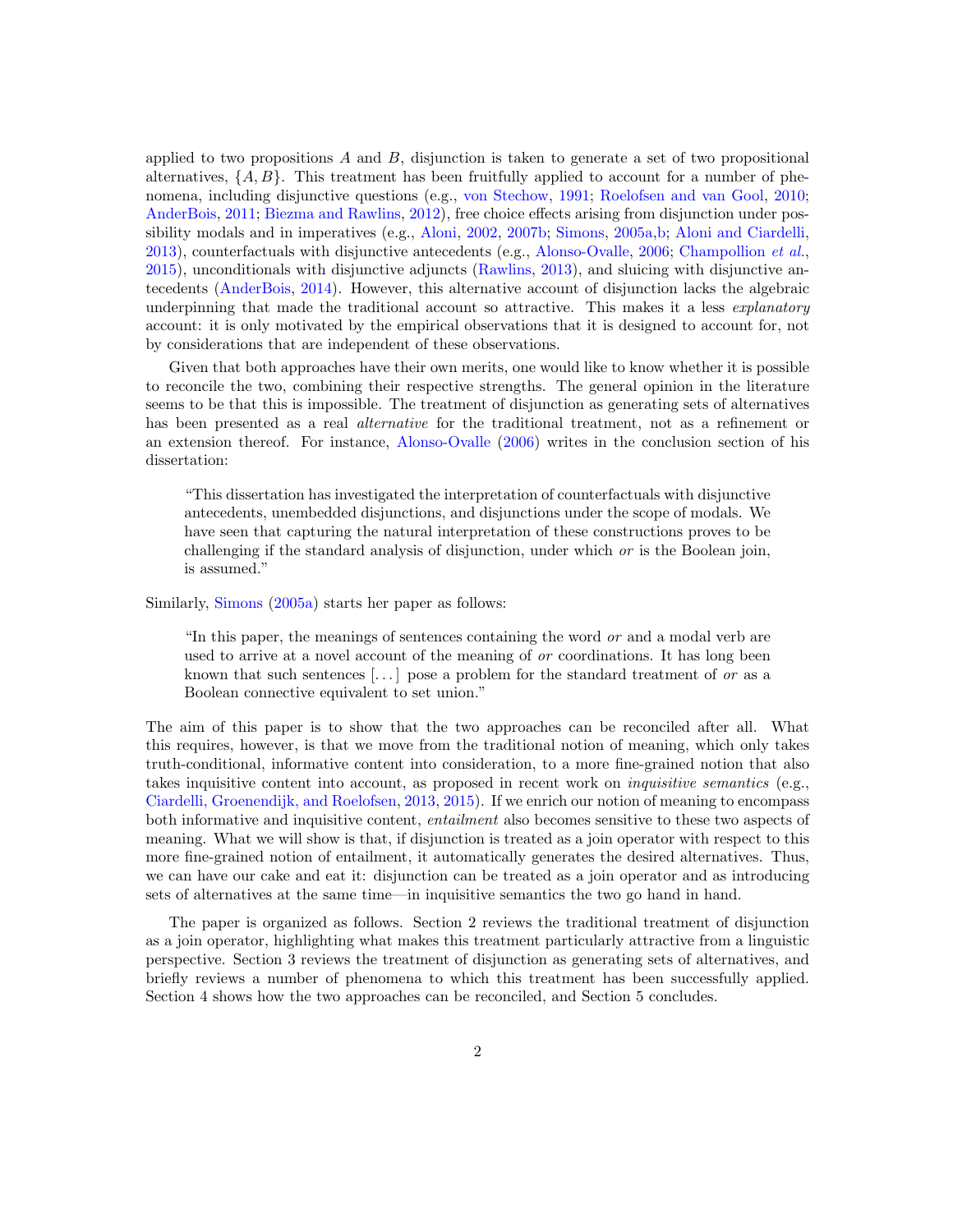Before getting started, two remarks about the intended scope of the paper are in order. First, we will largely restrict our attention to *sentential* disjunction. The resulting treatment of sentential disjunction can be generalized to a cross-categorial account, but there are no particular novelties in that part of the proposal: the generalization works exactly the same way as in the traditional account. The main contribution of the paper is a treatment of sentential disjunction that incorporates both the rigorous algebraic underpinning of the traditional approach and the alternative generating behavior assumed in the more recent analyses.

Second, it should be emphasized that the main aim of the paper is a theoretical one, i.e., to show that two prominent semantic analyses of disjunction, which are generally thought of as competing analyses, can in fact be reconciled in a principled way. The aim is not to critically assess the empirical evidence that has been given in favor of these semantic analyses, let alone to provide any new empirical evidence for or against them. In this regard, it should be noted that some of the phenomena that have been dealt with by treating disjunction semantically as introducing sets of propositional alternatives—in particular free choice effects in modal constructions, as well as counterfactuals with disjunctive antecedents—have also received various other treatments. Some of these rely on a different non-standard semantic treatment of disjunction (e.g., [Zimmermann,](#page-20-0) [2000;](#page-20-0) [Geurts,](#page-17-4) [2005\)](#page-17-4); others place the explanatory burden on pragmatics rather than invoking a non-standard semantics for disjunction (see, e.g. [Schulz,](#page-19-5) [2005;](#page-19-5) [Aloni,](#page-16-7) [2007a;](#page-16-7) [Fox,](#page-17-5) [2007;](#page-17-5) [Klinedinst,](#page-18-2) [2009;](#page-18-2) [Chemla,](#page-17-6) [2009;](#page-17-6) [Franke,](#page-17-7) [2009;](#page-17-7) [van Rooij,](#page-19-6) [2010\)](#page-19-6). A detailed comparison between the different accounts of these particular empirical phenomena is beyond the scope of the present paper. The contribution of the paper to this debate is just to show that one important objection against the propositional alternatives approach—namely that it forces us to give up the advantages of the traditional algebraic treatment of disjunction—can in fact be overcome.

Finally, note that in some other empirical domains—in particular that of disjunctive questions there is a rather broad consensus that a treatment of disjunction as generating sets of propositional alternatives is indispensable. So, even if this treatment of disjunction may not be strictly needed to account for modal free choice effects and counterfactuals with disjunctive antecedents, it is still well worth taking into serious consideration and trying to place on firmer theoretical ground.

# <span id="page-3-0"></span>2 The traditional treatment of disjunction

The meaning of a sentence—the *proposition* that it expresses—is standardly construed as a set of possible worlds, namely, those worlds in which the sentence is true. Thus, the proposition expressed by a sentence standardly embodies its truth conditions. As such, a proposition can be thought of as carving out a region in the space of all possible worlds. In asserting a sentence, a speaker is taken to provide the information that the actual world is located within this region, i.e., that the actual world is one in which the uttered sentence is true. Thus, the proposition expressed by a sentence captures the *informative content* of that sentence, i.e., the information that is provided by a speaker in uttering the sentence.

This means that we can compare two propositions in terms of their informative strength. One proposition is more informative than another if it carves out a smaller region, i.e., if it locates the actual world more precisely. Formally, we say that one proposition  $A$  entails another proposition  $B$ , notation  $A \models B$ , just in case  $A \subseteq B$ .

Entailment forms a partial order over the set of all propositions. Every partially ordered set has a certain algebraic structure and comes with certain basic algebraic operations. The set of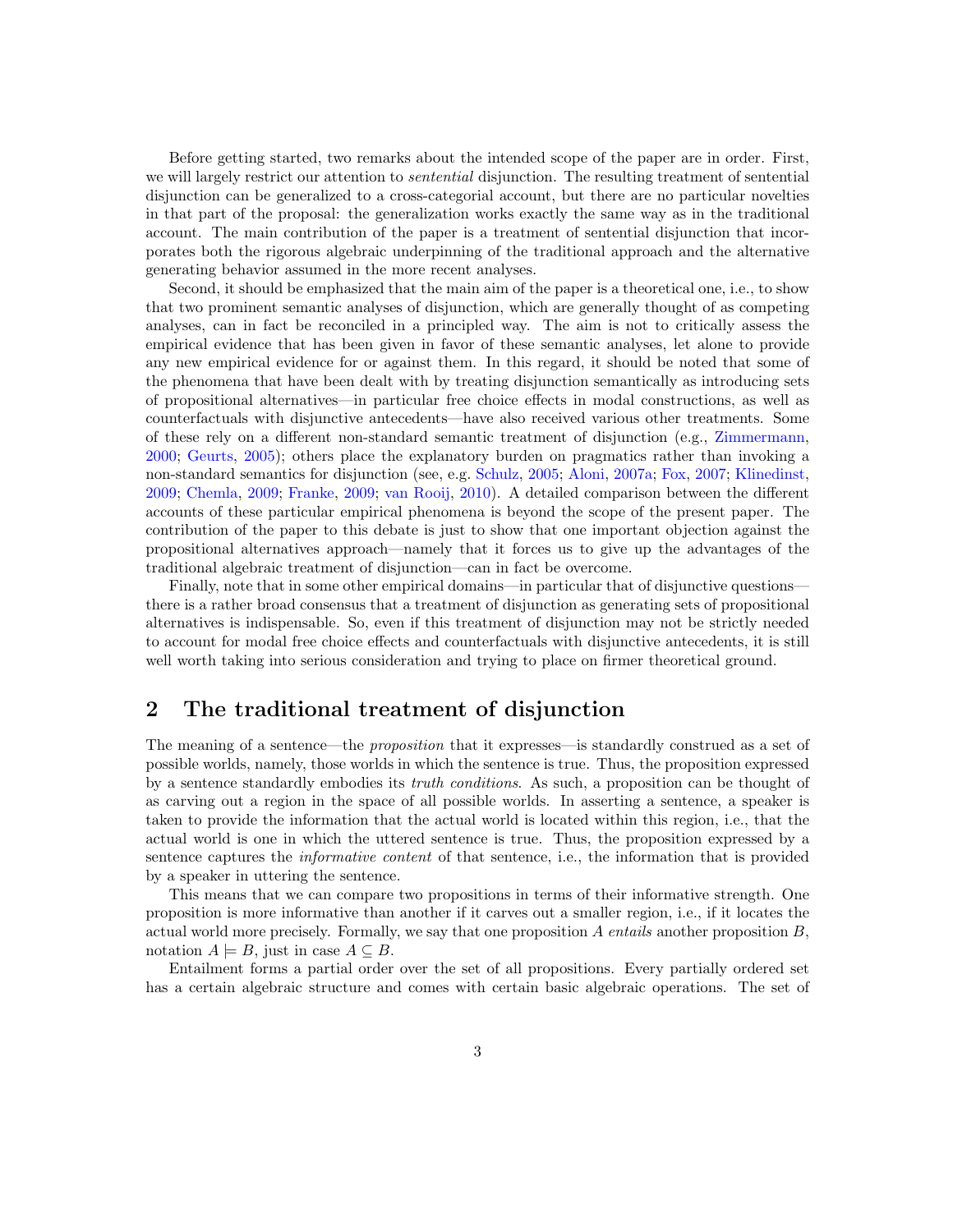

<span id="page-4-0"></span>Figure 1: Join and meet.

propositions in standard truth-conditional semantics, ordered by entailment, forms a so-called Boolean algebra, which comes with three basic operations: join, meet, and complementation.

As depicted in Figure [1,](#page-4-0) the *join* of two propositions  $A$  and  $B$  is the *least upper bound* of  $A$ and B with respect to entailment, i.e., the strongest proposition that is entailed by both A and B. This least upper bound amounts to the *union* of the two propositions:  $A \cup B$ .

The meet of A and B on the other hand, is the greatest lower bound of A and B with respect to entailment, i.e., the weakest proposition that entails both A and B. This greatest lower bound amounts to the *intersection* of the two propositions:  $A \cap B$ .

The *complement* of a proposition  $A$ , which we denote as  $A^*$ , is the weakest proposition  $C$  such that  $A \cap C$  entails any other proposition. The only proposition that entails any other proposition is the *empty* proposition,  $\emptyset$ . Therefore,  $A^*$  can be characterized as the weakest proposition C such that  $A \cap C = \emptyset$ . It consists simply of all worlds that are not in A itself:  $A^* = \{w \mid w \notin A\}$ .

Now, the standard treatment of disjunction, conjunction, and negation consists in associating each of these connectives with one of the basic algebraic operations: disjunction is taken to express the *join* operator, conjunction is taken to express the *meet* operator, and negation is taken to express complementation.

| $\llbracket \varphi \vee \psi \rrbracket$   |     | $= \llbracket \varphi \rrbracket \cup \llbracket \psi \rrbracket$                     | join            |
|---------------------------------------------|-----|---------------------------------------------------------------------------------------|-----------------|
| $\llbracket \varphi \wedge \psi \rrbracket$ |     | $= \lbrack \lbrack \varphi \rbrack \rbrack \cap \lbrack \lbrack \psi \rbrack \rbrack$ | meet            |
| $[\neg \varphi]$                            | $=$ | $\llbracket \varphi \rrbracket^*$                                                     | complementation |

Some simple propositions are depicted in Figure [2.](#page-5-1) In these examples, it is assumed that there are just two elementary sentences,  $p$  and  $q$ , which means that there are just four distinct possible worlds: one where both  $p$  and  $q$  are true, labeled 11, one where  $p$  is true but  $q$  is false, labeled 10, et cetera. Figure [2\(a\)](#page-5-2) depicts the proposition expressed by p, denoted  $[p]$ , which is the set of all worlds where  $p$  is true, and Figure [2\(b\)](#page-5-3) does the same for the proposition expressed by  $q$ , denoted [q]. Figure [4\(a\)](#page-7-0) depicts the proposition expressed by  $p \vee q$ , which is the join of [p] and [q]. Figure [2\(d\)](#page-5-4) depicts the proposition expressed by  $p \wedge q$ , which is the meet of  $\llbracket p \rrbracket$  and  $\llbracket q \rrbracket$ . And finally, Figure [2\(e\)](#page-5-5) depicts the proposition expressed by  $\neg p$ , which is the complement of  $[p]$ .

As mentioned above, since these algebraic operations are so basic, it is to be expected that natural languages will generally have lexical items that can be used to express them. And indeed,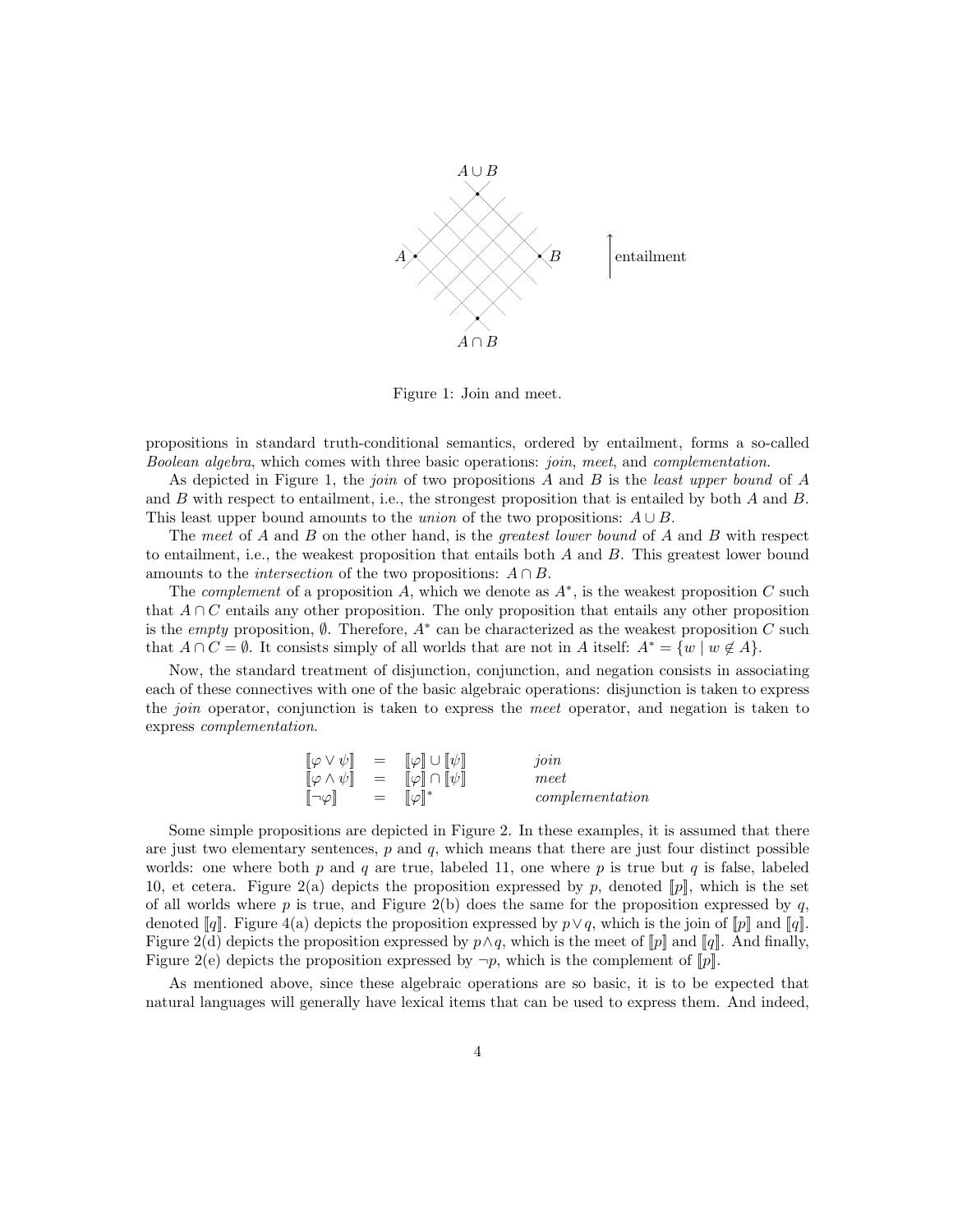<span id="page-5-5"></span><span id="page-5-4"></span><span id="page-5-3"></span><span id="page-5-2"></span>

<span id="page-5-1"></span>Figure 2: Propositions expressed by some simple sentences in standard truth-conditional semantics.

in virtually all languages words or morphemes have been found that may be taken to fulfil exactly this purpose (see, e.g., [Haspelmath,](#page-18-3) [2007\)](#page-18-3). The algebraic perspective provides an explanation for this finding. Moreover, the account leads us to expect that disjunction, conjunction, and negation are not only applicable to full sentences, but also to expressions of other syntactic categories whose denotations form a suitable algebra, and that in this case they express exactly the same operations. This is again generally found to be the case across languages.

Note that the algebraic account is an *explanatory* account in that it is motivated by considerations that are independent from empirical observations concerning the behavior of connectives in natural languages. This makes the account particularly attractive, and indeed, it has for a long time been the standard. However, in relatively recent work, the treatment of disjunction as a join operator has been challenged, and an alternative account has been proposed.<sup>[1](#page-5-6)</sup> To this we turn next.

# <span id="page-5-0"></span>3 Disjunction in alternative semantics

### 3.1 Alternative semantics

On the alternative account [\(Simons,](#page-19-2) [2005a;](#page-19-2) [Alonso-Ovalle,](#page-16-5) [2006;](#page-16-5) [Aloni,](#page-16-3) [2007b,](#page-16-3) among others), sentential disjunction does not yield the join of the two propositions to which it applies, but rather generates a set containing these two propositions. For instance, as depicted in Figure [3,](#page-6-0)  $\llbracket p \vee q \rrbracket$  is not taken to amount to  $[p] \cup [q]$ , but rather to  $\{[p], [q]\}.$ 

The treatment of disjunction as introducing sets of alternatives is part of a broader line of work, which analyzes various other kinds of constructions as introducing sets of alternatives as well, including wh-words [\(Hamblin,](#page-18-4) [1973\)](#page-18-4), focus [\(Rooth,](#page-19-7) [1985\)](#page-19-7), indeterminate pronouns (e.g., [Kratzer](#page-18-5) [and Shimoyama,](#page-18-5) [2002\)](#page-18-5) and indefinites (e.g., [Kratzer,](#page-18-6) [2005;](#page-18-7) Menéndez-Benito, 2005; [Aloni,](#page-16-3) [2007b\)](#page-16-3). The general framework that has emerged from this work is referred to as alternative semantics.

As mentioned in the introduction, the treatment of disjunction proposed in alternative semantics has been fruitfully applied to a number of empirical phenomena, involving questions, imperatives, modals, conditionals, unconditionals, and sluicing. To illustrate the approach, let us briefly review two of these applications.<sup>[2](#page-5-7)</sup>

<span id="page-5-6"></span><sup>&</sup>lt;sup>1</sup>The algebraic treatment of conjunction has also been subject to critical debate. In particular, it has been debated whether the word and can be treated as a meet operator in sentences involving collective predication, like John and Sue got married (see [Champollion,](#page-16-8) [2015,](#page-16-8) for a recent overview and defense of the algebraic approach).

<span id="page-5-7"></span><sup>2</sup>These brief illustrations are not intended to provide an overview of the literature on the phenomena at hand, let alone to argue for a specific account of them. They are just meant to give a sense for why the treatment of disjunction as generating multiple propositional alternatives has been found useful in these empirical domains.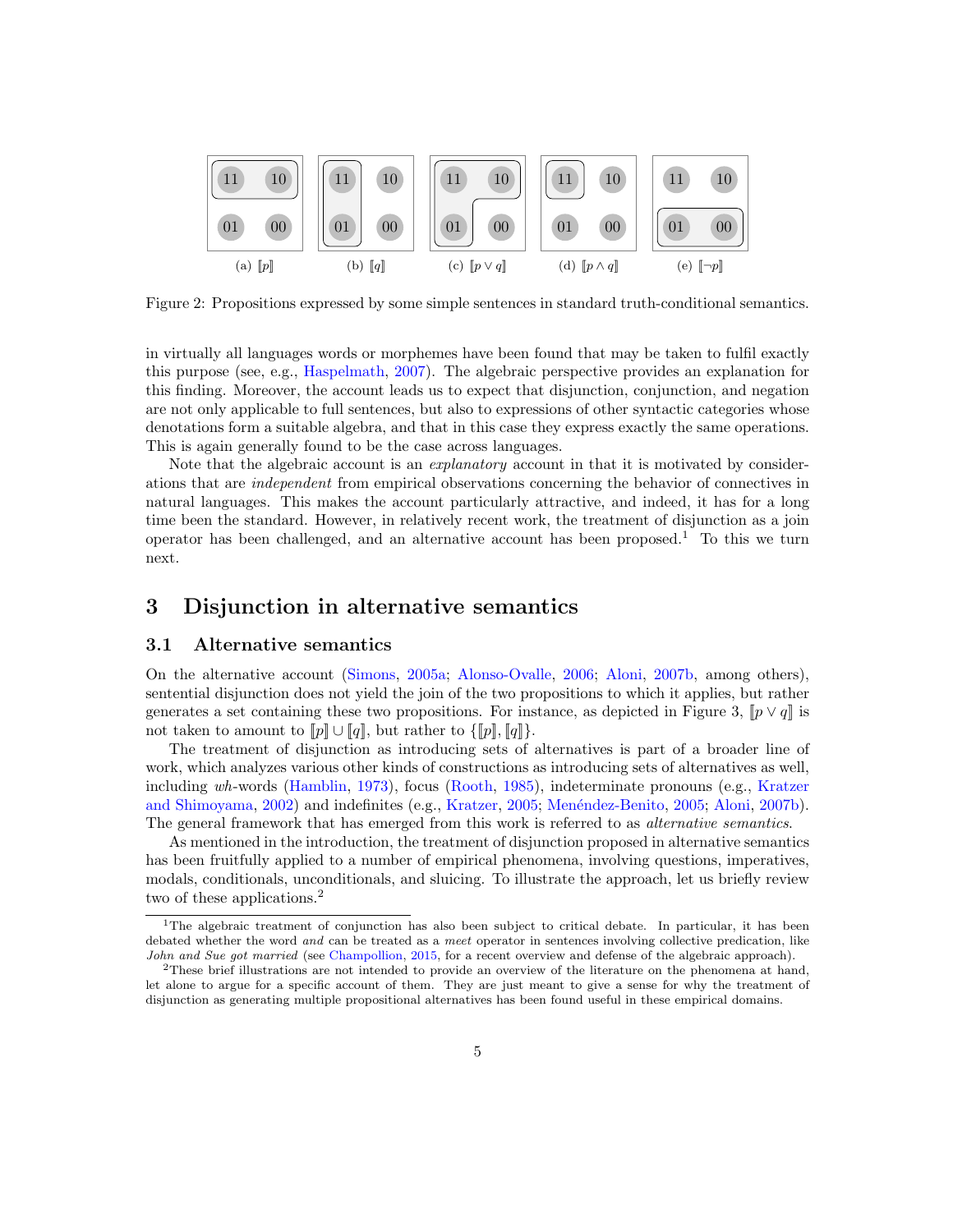<span id="page-6-2"></span><span id="page-6-1"></span>

<span id="page-6-0"></span>Figure 3:  $[p \lor q]$  in standard truth-conditional semantics and in alternative semantics.

## 3.2 Some illustrations

#### Disjunctive questions

A disjunctive question like (1) can be pronounced in various ways, resulting in different interpretations [\(von Stechow,](#page-19-0) [1991;](#page-19-0) [Bartels,](#page-16-9) [1999;](#page-16-9) [Han and Romero,](#page-18-8) [2004;](#page-18-8) [Roelofsen and van Gool,](#page-19-1) [2010;](#page-19-1) [Biezma and Rawlins,](#page-16-1) [2012;](#page-16-1) [Pruitt and Roelofsen,](#page-18-9) [2013;](#page-18-9) [Roelofsen and Farkas,](#page-19-8) [2015,](#page-19-8) among others).

<span id="page-6-3"></span>(1) Does Igor speak English or French?

If pronounced with a prosodic phrase break after the first disjunct, pitch accents on both disjuncts, and falling intonation on the second disjunct, (1) is interpreted as an *alternative question*. In this case, it presupposes that Igor speaks exactly one of the two languages and elicits a response that establishes which of the two languages it is.

If pronounced without a prosodic phrase break after the first disjunct, without a pitch accent on the first disjunct, and with rising intonation on the second disjunct, (1) is interpreted as a polar question. In this case, it does not presuppose that Igor speaks one of the two languages; rather, it elicits a response that establishes whether this holds or not. That is, the issue that the question expresses with this intonation pattern can be resolved either by establishing that Igor speaks one of the two languages (without necessarily specifying which of the two), or by establishing that he doesn't speak either of them.

Finally, if pronounced with a prosodic phrase break after the first disjunct, pitch accents on both disjuncts, and rising intonation on both disjuncts, (1) is interpreted as an open question. In this case, it does not presuppose that Igor speaks one of the two languages, just like in the polar question interpretation; however, the issue that it expresses with this intonation pattern is different, namely one that can be resolved either by establishing that Igor speaks English, or by establishing that he speaks French, or by establishing that he doesn't speak either of the two (establishing that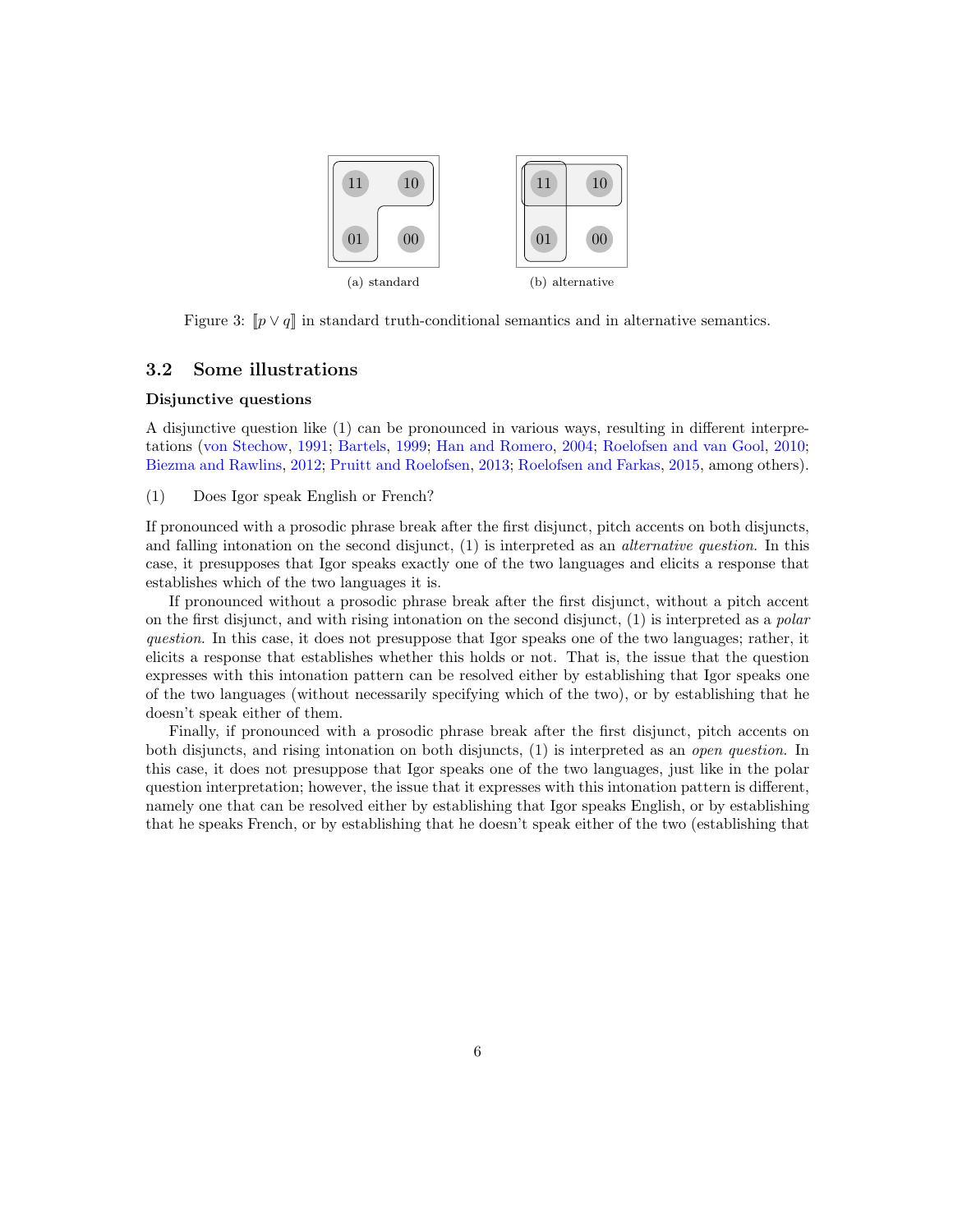<span id="page-7-5"></span><span id="page-7-4"></span><span id="page-7-3"></span><span id="page-7-0"></span>

Figure 4: A bare disjunction  $p \vee q$  and three types of disjunctive questions formed out of it. Translation key:  $p$  stands for 'Igor speaks English',  $q$  for 'Igor speaks French, 11 is a world where both are true, 10 a world where only  $p$  is true, et cetera.

he speaks one of the two languages without specifying which of the two is not sufficient).<sup>[3](#page-7-1),[4](#page-7-2)</sup>

These different readings of disjunctive questions can be derived if we assume that disjunction generates a set of propositional alternatives; in our example, there are two such alternatives, as depicted in Figure [4\(a\).](#page-7-0) One alternative consists of all worlds where Igor speaks English, the other consists of all worlds where Igor speaks French.

On a simplistic account, each intonation pattern may be taken to reflect the presence of a different question operator:  $Q_{\text{alt}}$ ,  $Q_{\text{polar}}$ , and  $Q_{\text{open}}$ , respectively. These operators may then be taken to apply to the two alternatives generated by the disjunction, each with a different output.

As depicted in Figure [4\(b\),](#page-7-3) we may assume that  $Q_{alt}$  strengthens both alternatives in such a way that they become mutually exclusive (removing the overlap between them), and that it further adds a presupposition that one of these strengthened alternatives holds (this presupposition is depicted in Figure [4\(b\)](#page-7-3) with dashed borders).

On the other hand, as depicted in Figure  $4(c)$ , we may assume that  $Q_{\text{polar}}$  'merges' the two alternatives generated by the disjunction into one big alternative, consisting of all worlds where Igor speaks at least one of the two languages, and then adds the complement of this alternative, consisting of all worlds where Igor does not speak either of the two languages.

Finally, as depicted in Figure [4\(d\),](#page-7-5) we may assume that  $Q_{open}$  does not merge the two alternatives generated by the disjunction, and does not make them mutually exclusive either, but leaves them untouched and just adds the set of worlds where Igor does not speak either of the two languages as a third alternative.

Of course, while this simplistic account derives the three different readings, the real challenge is to unravel how the various syntactic and intonational properties of each question type conspire to

<span id="page-7-1"></span> $3$ This third reading is not as often considered in the literature as the first two; people often find it difficult to distinguish it from the polar question reading if the context of utterance is left unspecified. A context in which the open question reading of (1) is very prominent is the following: the speaker wants to write a letter to Igor, a distant relative from Russia who she has never met before; the addressee does know Igor pretty well; the speaker of course wants to write to Igor in a language that they both speak; the speaker doesn't speak any Russian, so she is listing some languages that she does speak; since she doesn't know much about Igor she cannot presuppose that he does indeed speak one of these languages, let alone that he speaks exactly one of them. Note that a plain Yes response to an open question is not satisfactory, though Yes, English or Yes, French are fine, and No is also fine (see [Roelofsen](#page-19-1) [and van Gool,](#page-19-1) [2010;](#page-19-1) [Pruitt and Roelofsen,](#page-18-10) [2011;](#page-18-10) [Roelofsen and Farkas,](#page-19-8) [2015,](#page-19-8) for further discussion and an account).

<span id="page-7-2"></span><sup>4</sup>The three intonation patterns are described here at a rather superficial level. For more elaborate discussion and some experimental results concerning the precise connection between the possible interpretations of disjunctive questions and their possible intonation patterns, see [Bartels](#page-16-9) [\(1999\)](#page-16-9) and [Pruitt and Roelofsen](#page-18-9) [\(2013\)](#page-18-9).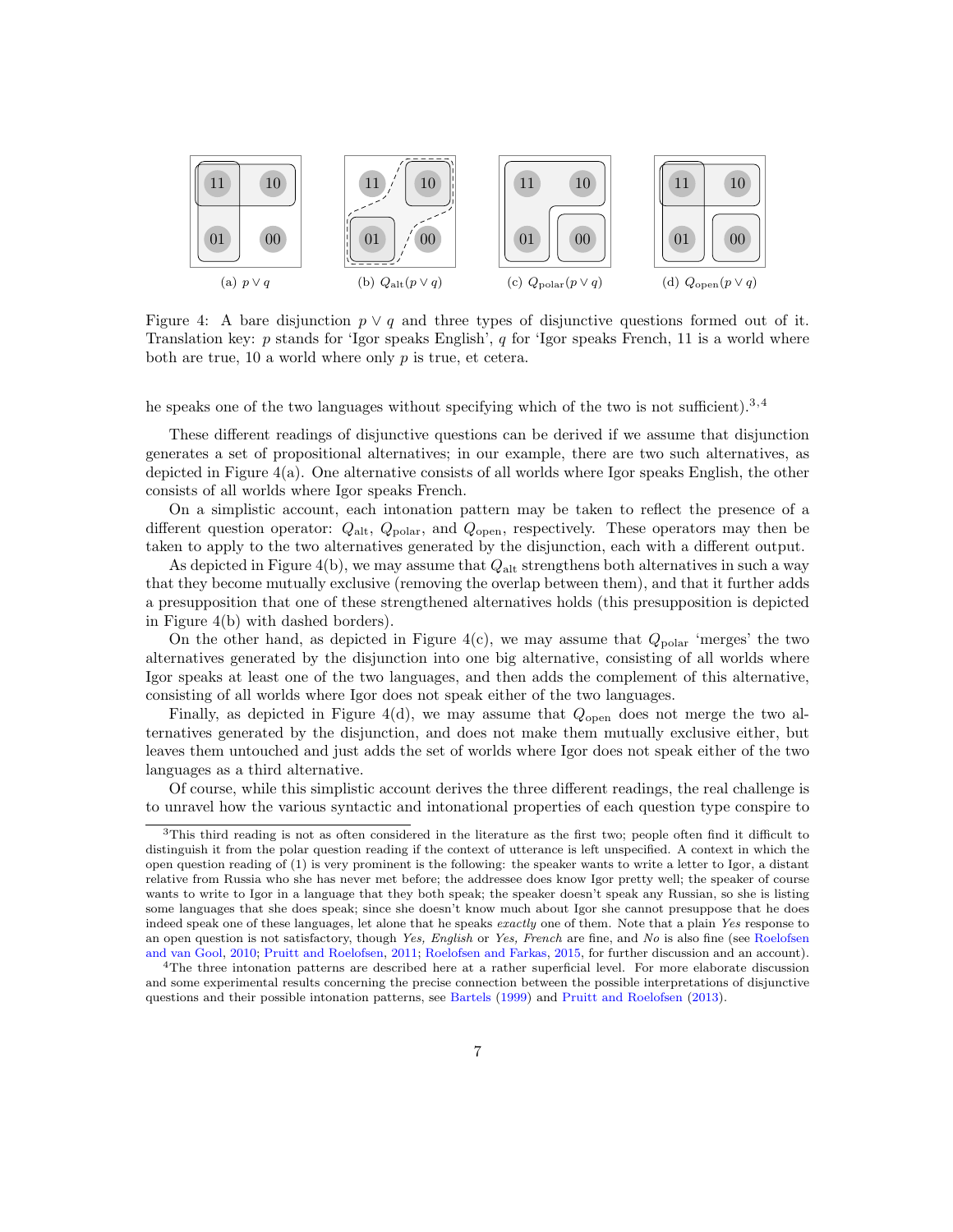bring these readings about. This challenge has been addressed in the literature in much more depth than can be done justice to here (see, e.g., [von Stechow,](#page-19-0) [1991;](#page-19-0) [Aloni and van Rooij,](#page-16-10) [2002;](#page-16-10) [Han and](#page-18-8) [Romero,](#page-18-8) [2004;](#page-18-8) [Beck and Kim,](#page-16-11) [2006;](#page-16-11) [Aloni and](#page-16-12) Egré, [2010;](#page-17-8) [Haida,](#page-17-8) 2010; [Roelofsen and van Gool,](#page-19-1) [2010;](#page-19-1) [Pruitt and Roelofsen,](#page-18-10) [2011;](#page-18-10) [AnderBois,](#page-16-0) [2011;](#page-16-0) [Biezma and Rawlins,](#page-16-1) [2012;](#page-16-1) [Roelofsen,](#page-19-9) [2013b;](#page-19-9) [Uegaki,](#page-19-10) [2014;](#page-19-10) [Roelofsen and Farkas,](#page-19-8) [2015\)](#page-19-8). Our purpose here is just to illustrate why the treatment of disjunction as generating sets of propositional alternatives has been particularly successful in this empirical domain: what is crucial is that this treatment makes it possible for operators that scope over a disjunction—here, the various  $Q$  operators—to access the alternatives contributed by each individual disjunct. This would not be possible on the traditional treatment of disjunction, where the semantic value of a disjunctive clause is a single proposition, without any trace of what was contributed by each individual disjunct (compare Figures [3\(a\)](#page-6-1) and [3\(b\)\)](#page-6-2).

#### Counterfactuals with disjunctive antecedents

Consider the following scenario. Sally had a birthday party at her house, and some friends brought their instruments. One of Sally's friends, Bart Balloon, who has a terrible musical taste, fortunately forgot to bring his trumpet. Now consider the following sentence:

(2) If Bart Balloon had played the trumpet, people would have left.  $\varphi > \psi$ 

According to the classical treatment of counterfactuals due to [Stalnaker](#page-19-11) [\(1968\)](#page-19-11) and [Lewis](#page-18-11) [\(1973\)](#page-18-11),  $\varphi > \psi$  is true in a world w just in case, among all worlds that make  $\varphi$  true, those that differ minimally from w also make  $\psi$  true. This correctly predicts that (2) is true in the given scenario. But now consider a counterfactual with a *disjunctive* antecedent:

(3) If Bart Balloon or Louis Armstrong had played the trumpet, people would have left.

The Stalnaker/Lewis treatment of counterfactuals, together with the classical treatment of disjunction, wrongly predicts that (3) is true in the given scenario as well. This is because all worlds that make the antecedent true and differ minimally from the actual world are ones where Bart Balloon played the trumpet, and not Louis Armstrong. The second disjunct in the antecedent is thus effectively disregarded.

Initially, this observation was presented as an argument against the Stalnaker/Lewis treatment of counterfactuals [\(Fine,](#page-17-9) [1975;](#page-18-12) [Nute,](#page-18-12) 1975; Ellis *[et al.](#page-17-10)*, [1977;](#page-17-10) Warmbrod, [1981\)](#page-20-1). But another way to approach the problem is to pursue an alternative treatment of disjunction [\(Alonso-Ovalle,](#page-16-5) [2006,](#page-16-5) [2009;](#page-16-13) [van Rooij,](#page-19-12) [2006;](#page-19-12) [Fine,](#page-17-11) [2012;](#page-17-11) [Champollion](#page-17-1) et al., [2015\)](#page-17-1). Indeed, if the disjunctive antecedent is taken to generate two propositional alternatives and if verifying the counterfactual involves separately supposing each of the alternatives generated by the antecedent, the problem is avoided.

Thus, just like in the case of disjunctive questions, what makes the treatment of disjunction as generating multiple propositional alternatives attractive here is that it allows operators that scope over a disjunction—in this case the counterfactual—to access the alternatives contributed by each individual disjunct, something that would be impossible on the traditional account.[5](#page-8-0)

<span id="page-8-0"></span><sup>5</sup>As already anticipated in the introduction, there are also approaches to the puzzle presented by counterfactuals with disjunctive antecedents that place the entire explanatory burden on pragmatics rather than invoking a nonstandard semantic treatment of disjunction (e.g., [Chemla,](#page-17-6) [2009;](#page-17-6) [Franke,](#page-17-7) [2009;](#page-17-7) [Klinedinst,](#page-18-2) [2009;](#page-18-2) [van Rooij,](#page-19-6) [2010\)](#page-19-6). A critical assessment of the different approaches to the puzzle would of course be interesting in its own right, but is beyond the scope of the present paper.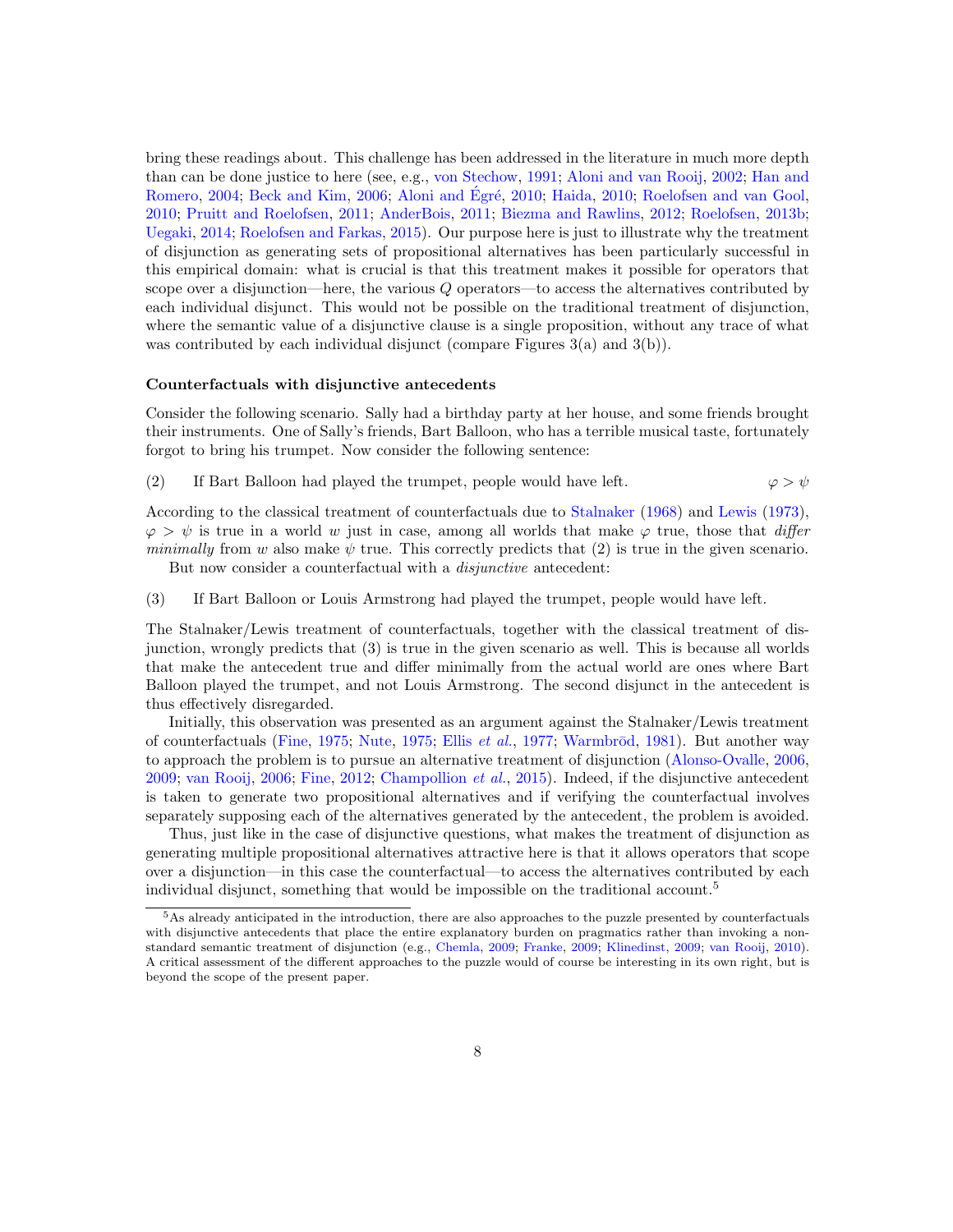### 3.3 Impasse

We have just given two brief illustrations of phenomena which have been fruitfully analyzed in alternative semantics. As mentioned above, the full range of such phenomena is much broader. However, while the treatment of disjunction as generating multiple alternatives has been successful in terms of empirical coverage, it has limited explanatory power. After all, unlike the traditional algebraic account, it has not been motivated by considerations that are independent from the empirical observations that it is intended to capture.

Thus, we seem to have reached an impasse. Both semantic treatments of disjunction have their own merits, but the two approaches rest on different, seemingly incompatible assumptions. Ideally we would be able to bring the two closer together and obtain an analysis that shares their respective virtues. But how could this be achieved?

## <span id="page-9-0"></span>4 Reconciliation

I will show that the two approaches can be reconciled after all. In order to make this possible, however, a rather fundamental step needs to be taken. Namely, we need to move from the traditional truth-conditional notion of meaning, which captures only informative content, to a more general notion of meaning that encompasses both *informative* and *inquisitive* content. Such a generalized notion of meaning has been developed in recent work on *inquisitive semantics* (e.g., [Ciardelli,](#page-17-2) [Groenendijk, and Roelofsen,](#page-17-2) [2013,](#page-17-2) [2015\)](#page-17-3). This work is rooted in the seminal work of [Hamblin](#page-18-4) [\(1973\)](#page-18-4), [Karttunen](#page-18-13) [\(1977\)](#page-18-13), and [Groenendijk and Stokhof](#page-17-12) [\(1984\)](#page-17-12) on the semantics of questions. However, it involves some innovations that are essential for our purposes here. Most importantly, inquisitive semantics comes with a well-behaved notion of entailment, which is sensitive to both informative and inquisitive content. This is crucial to preserve the algebraic treatment of the connectives.<sup>[6](#page-9-1)</sup> Indeed, disjunction can be treated in this framework as a *join* operator, just like in standard truth-conditional semantics, but now with respect to a more fine-grained notion of entailment. And indeed, if we do this, disjunction automatically generates the desired alternatives. Let us see how this works in more detail.

### 4.1 Propositions in inquisitive semantics

We start by recalling some standard notions. Let  $W$  be the set of all possible worlds. Each possible world encodes a possible way the world may be. A set of possible worlds  $s \subseteq W$  can be thought of as encoding a certain body of information, namely the information that the actual world corresponds to one of the elements of s. In particular, s can be taken to encode the information state of one of the conversational participants, or the body of information that is shared among the conversational participants at a given point. Following [Stalnaker](#page-19-13) [\(1978\)](#page-19-13), we will refer to the latter body of information as the common ground of the conversation.

<span id="page-9-1"></span><sup>6</sup>The lack of an appropriate notion of entailment was one of the main criticisms that [Groenendijk and Stokhof](#page-17-12) [\(1984\)](#page-17-12) brought up against [Hamblin](#page-18-4) [\(1973\)](#page-18-4), [Karttunen](#page-18-13) [\(1977\)](#page-18-13), and other early work on the semantics of questions. [Groenendijk and Stokhof'](#page-17-12)s partition framework partly overcomes this problem; however, as noted by [Groenendijk](#page-17-12) [and Stokhof](#page-17-12) themselves, while the resulting notion of entailment yields a suitable treatment of conjunction as a meet operator, it does not yield an appropriate treatment of disjunction and the other connectives. Inquisitive semantics can be seen as a generalization of the partition framework, which fully regains the traditional algebraic treatment of the connectives (see [Roelofsen,](#page-19-14) [2013a;](#page-19-14) [Ciardelli,](#page-17-13) [2014,](#page-17-13) for more elaborate discussion).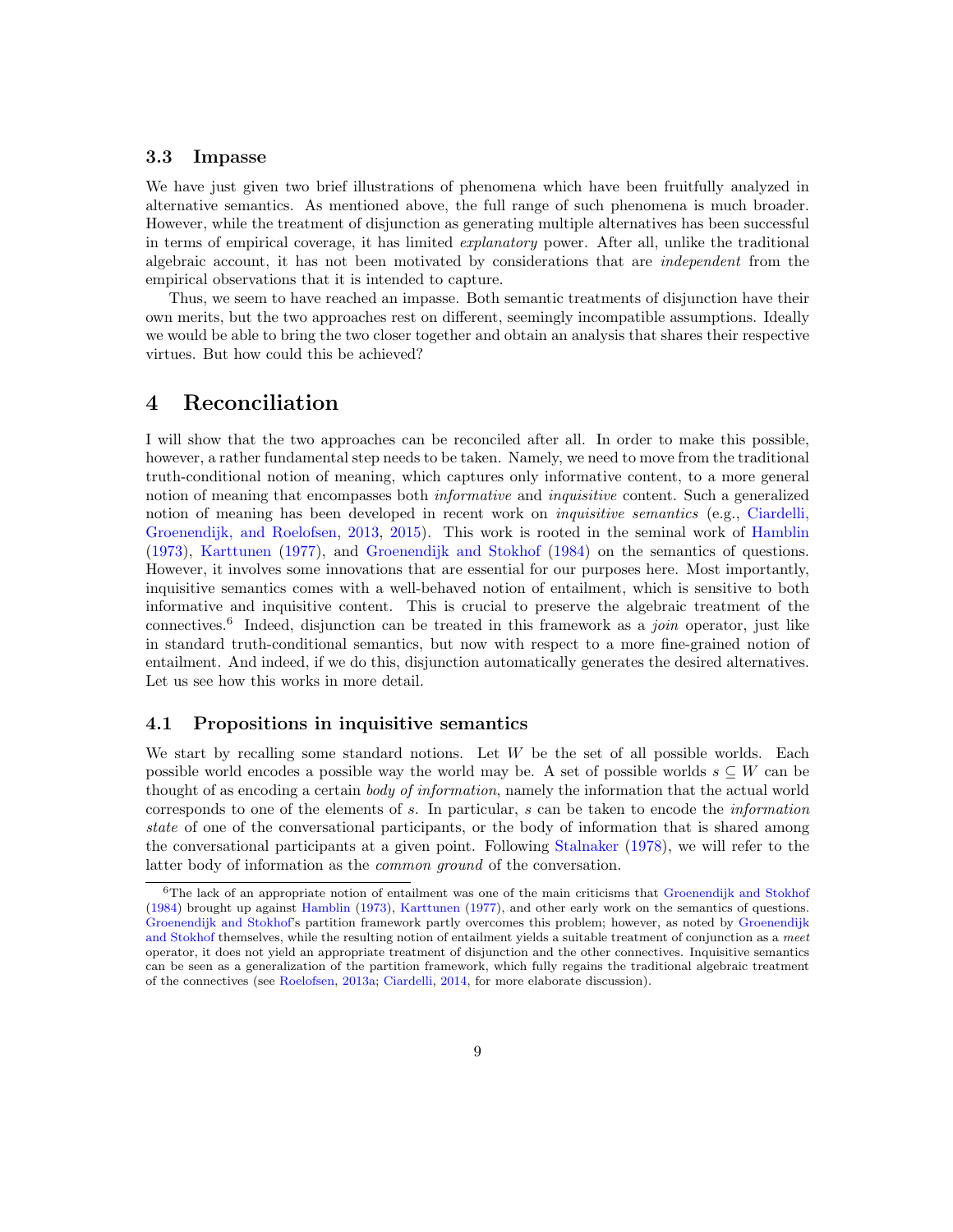In standard truth-conditional semantics, the proposition expressed by a sentence is also construed as a set of possible worlds. As remarked above, in this framework a proposition intuitively carves out a region in the space of all possible worlds, and in asserting a sentence, a speaker is taken to provide the information that the actual world is located within this region. In this way, the proposition expressed by the sentence captures the *informative content* of the sentence.

Now, if we want propositions to be able to capture both informative and inquisitive content, i.e., both the information that is provided and the issue that is raised by a speaker in uttering a sentence, they cannot simply be construed as sets of possible worlds. However, there is a very natural generalization of the traditional notion of propositions that does suit this purpose. Namely, propositions can be construed as sets of information states. In uttering a sentence, a speaker can then be taken to steer the common ground of the conversation towards one of the states in the proposition expressed, while at the same time providing the information that the actual world must be contained in one of these states.

The proposition expressed by a sentence thus encodes a proposal to enhance the common ground in one or more ways. If the common ground is enhanced in one of these ways, we say that the proposal is settled in the resulting information state. Furthermore, we assume that the proposal remains settled if the resulting state is further enhanced. That is, the set of information states in which a proposal is settled is *downward closed*: if a proposal is settled in a state s, then it remains settled in any state  $s' \subseteq s$ . In particular, as a limit case, any proposal is taken to be settled in the inconsistent state ∅.

A proposition is taken to consist of all information states that settle the proposal that it encodes. This means that not just *any* set of information states constitutes a proposition. In order for this to be the case, the set has to be downward closed, and it has to contain the inconsistent state. Equivalently, it has to be downward closed and non-empty. These considerations lead to the following notion of propositions in inquisitive semantics:<sup>[7](#page-10-0)</sup>

Definition 1 (Propositions in inquisitive semantics).

A proposition in inquisitive semantics is a non-empty, downward closed set of information states.

Among the states that settle a proposition A, the ones that are easiest to reach are those that contain least information. The states in A that contain least information are those that contain most possible worlds, i.e., they are the *maximal elements* of A. These maximal elements are refered to in inquisitive semantics as the *alternatives* in  $A$ . In depicting a proposition, we will generally only depict the alternatives that it contains.

Finally, since in uttering a sentence that expresses a proposition A a speaker is taken to provide the information that the actual world is contained in one of the elements of A, i.e., in  $\bigcup A$ , we refer to  $\bigcup A$  as the *informative content* of A, and denote it as  $\mathsf{info}(A)$ .

To illustrate these notions, consider the following two sentences:

- (4) Did Amy leave?
- (5) Amy left.

<span id="page-10-0"></span><sup>&</sup>lt;sup>7</sup>It is sometimes found confusing at first sight that the term 'proposition' does not refer to sets of possible worlds in inquisitive semantics, as it does in truth-conditional semantics, but rather to sets of information states. To appreciate this terminological choice it helps to recognize that, even though propositions in inquisitive semantics are different kinds of objects than in truth-conditional semantics, they play exactly the same role as they do in the traditional framework. To use Frege's familiar distinction, the term refers to different kinds of entities in the two frameworks, but its sense is kept constant.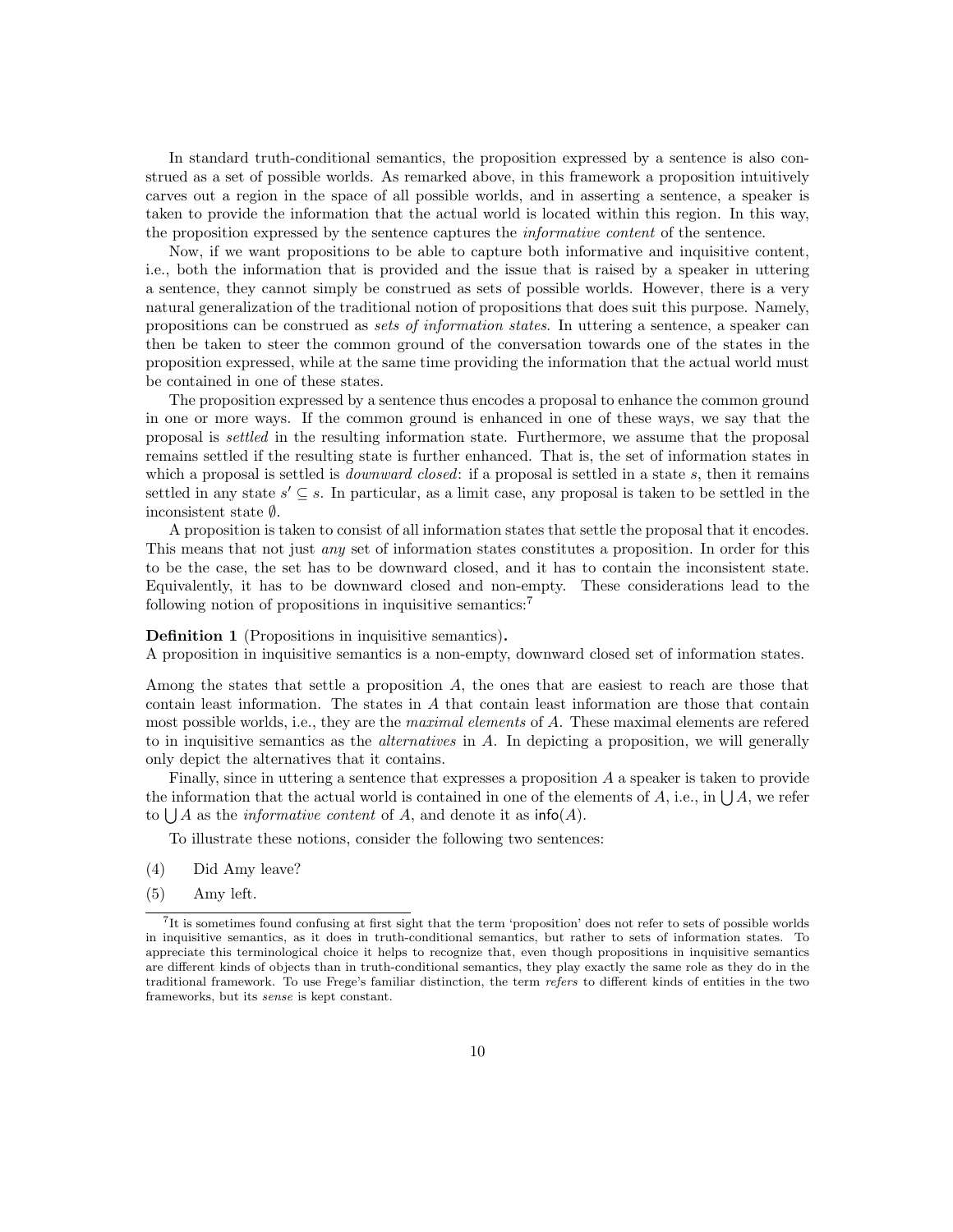<span id="page-11-1"></span>

<span id="page-11-2"></span><span id="page-11-0"></span>Figure 5: Some simple propositions in inquisitive semantics.

These sentences may be taken to express the propositions depicted in Figure [5,](#page-11-0) where  $w_1$  and  $w_2$  are worlds where Amy left,  $w_3$  and  $w_4$  are worlds where Amy didn't leave, and the shaded rectangles are the alternatives contained in the given propositions (by downward closure, all substates of these alternatives are also contained in the given propositions).

The proposition in Figure [5\(a\)](#page-11-1) captures the fact that in uttering the polar question  $Did\ Amy$ leave?, a speaker (i) provides the trivial information that the actual world must be  $w_1, w_2, w_3$ , or  $w_4$  (all options are open) and (ii) steers the common ground towards a state that is either within  $\{w_1, w_2\}$ , where it is known that Amy left, or within  $\{w_3, w_4\}$ , where it is known that Amy didn't leave. Other conversational participants need provide information in order to establish such a common ground.

On the other hand, the proposition in Figure [5\(b\)](#page-11-2) captures the fact that in uttering the declarative Amy left, a speaker (i) provides the information that the actual world must be either  $w_1$  or  $w_2$ , i.e., one where Amy left, and (ii) steers the common ground of the conversation towards a state in which it is commonly accepted that Amy left. In order to reach such a common ground, it is sufficient for other participants to accept the information that the speaker herself already provided in uttering the sentence; no further information is needed.

Notice that in the case of the polar question  $Did \, Amy \, leave\%$ , the information that is provided is trivial in the sense that it does not exclude any possible world as a candidate for the actual world. A proposition A is called *informative* in case it excludes at least one world, i.e., iff  $\text{info}(A) \neq W$ .

On the other hand, in the case of the declarative  $Amy \; left$ , the inquisitive component of the proposition expressed is trivial, in the sense that in order to reach a state where the proposition is settled, other conversational participants only need to accept the informative content of the proposition expressed, and no further information is required. A proposition  $A$  is called *inquisitive* just in case settling A requires more than just mutual acceptance of  $\text{info}(A)$ , i.e., iff  $\text{info}(A) \notin A$ .

Given a picture of a proposition it is easy to see whether it is inquisitive or not. This is because, under the assumption that there are only finitely many possible worlds—and this is a safe assumption to make for all the examples to be considered in this paper—a proposition is inquisitive just in case it contains at least two alternatives. For instance, the proposition in Figure [5\(a\)](#page-11-1) contains two alternatives, which means that it is inquisitive, while the proposition in Figure [5\(b\)](#page-11-2) contains only one alternative, which means that it is not inquisitive.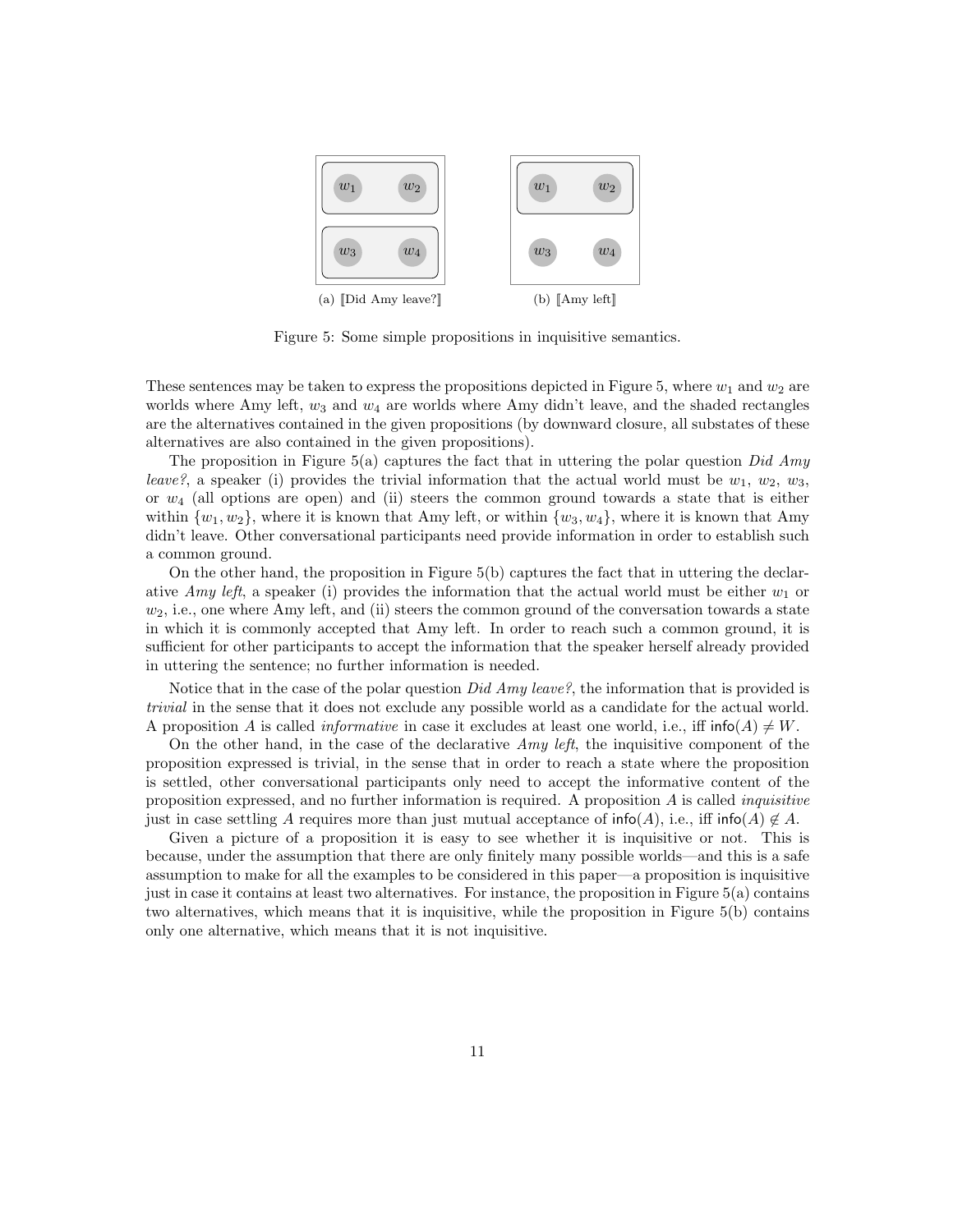### 4.2 Entailment and algebraic operations

In order for one proposition  $A$  to entail another proposition  $B$  in inquisitive semantics, two conditions need to be fulfilled: (i) A has to be at least as informative as  $B$ , and (ii) A has to be at least as inquisitive as B. Whether the first condition is satisfied can be checked by comparing  $\textsf{info}(A)$  to info(B). Just as in truth-conditional semantics, A is at least as informative as B iff  $\textsf{info}(A) \subseteq \textsf{info}(B)$ . But what does it mean for A to be at least as *inquisitive* as B? This can be made precise by comparing what it takes to settle  $A$  with what it takes to settle  $B$ . More specifically, A is at least as inquisitive as B just in case every state that settles A also settles B. But this just means that  $A \subseteq B$ . And moreover, if  $A \subseteq B$ , then it automatically holds that  $\textsf{info}(A) \subseteq \textsf{info}(B)$  as well. Thus, at a formal level entailment in inquisitive semantics just amounts to inclusion, exactly as in standard truth-conditional semantics.

#### **Definition 2** (Entailment in inquisitive semantics).  $A \models B$  iff  $A \subseteq B$

At this point we are back on familiar ground: we have a generalized notion of propositions and a corresponding generalized notion of entailment which induces a partial order on the set of all propositions. The next thing to do is to consider the algebraic structure of this partially ordered set, and the basic algebraic operations that can be performed on propositions in this setting.

What we find is that in inquisitive semantics, the set of propositions ordered by entailment forms a so-called Heyting algebra [\(Roelofsen,](#page-19-14) [2013a\)](#page-19-14). This is a slight generalization of the Boolean algebra that we have in truth-conditional semantics. That is, Boolean algebras are a specific kind of Heyting algebras, ones where complements have a special property. Namely, while in all Heyting algebras it holds for any element A that  $A \cap A^* = \bot$ , where  $\bot$  is the strongest element of the algebra, in Boolean algebras it also holds for any element A that  $A \cup A^* = \top$ , where  $\top$  is the weakest element of the algebra. While this difference in algebraic structure is of course interesting in its own right, and has particular consequences for the behavior of negation in inquisitive semantics, what is most relevant for our purposes here is that any two propositions in inquisitive semantics still have a *join* and a meet, i.e., a least upper bound and a greatest lower bound w.r.t. entailment. Moreover, the join and the meet of two propositions can still be constructed simply by taking their union and intersection, respectively, just like in standard truth-conditional semantics.

Below we provide a proof of the fact that any two propositions in inquisitive semantics have a join, and that this join amounts to the union of these two propositions. For a proof of the analogous claim concerning meets and more elaborate formal discussion of the algebraic structure of the space of propositions in inquisitive semantics, we refer to [Roelofsen](#page-19-14) [\(2013a\)](#page-19-14).

**Fact 1** (Joins). Any two propositions A and B in inquisitive semantics have a join, i.e., a least upper bound w.r.t. entailment, and this join amounts to  $A \cup B$ .

*Proof.* First, note that if A and B are propositions, then  $A \cup B$  is also guaranteed to be a proposition, i.e., non-empty and downward closed. To see the latter, suppose that  $s \in A \cup B$  and  $s' \subseteq s$ . Then either  $s \in A$  or  $s \in B$ . Without loss of generality, we may assume that  $s \in A$ . But then, since A is downward closed,  $s' \in A$  as well, and therefore  $s' \in A \cup B$ . So  $A \cup B$  is downward closed.

Next, note that  $A \models A \cup B$  and  $B \models A \cup B$ , which means that  $A \cup B$  is an upper bound of A and B w.r.t. entailment. What remains to be shown is that  $A \cup B$  is the least upper bound of A and  $B$ . That is, for every proposition  $C$  that is an upper bound of  $A$  and  $B$ , we must show that  $A \cup B \models C$ . To see this let C be an upper bound of A and B, and s a state in  $A \cup B$ . Then s must either be in A or in B. Without loss of generality we may assume that  $s \in A$ . But then, since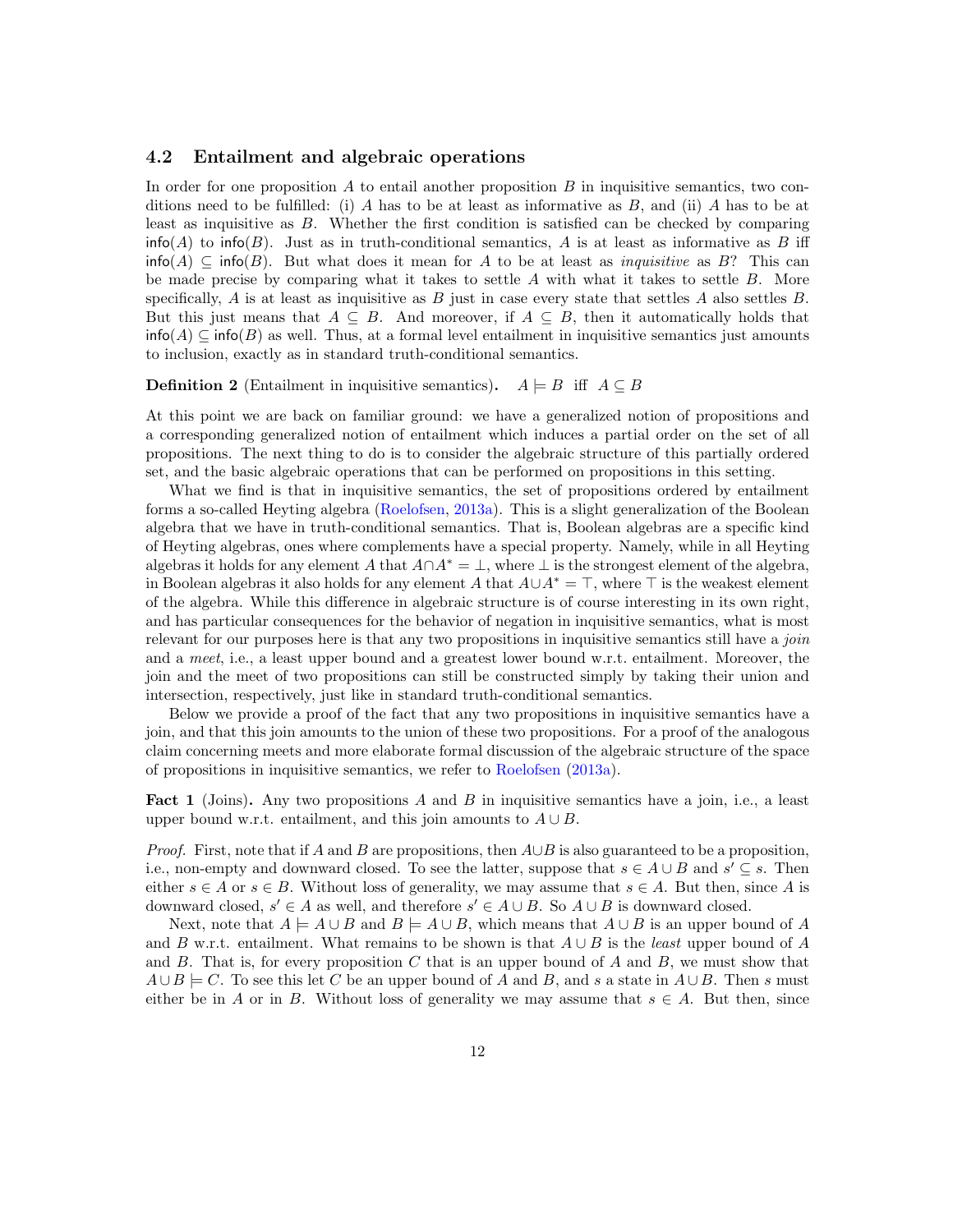<span id="page-13-2"></span>

<span id="page-13-4"></span><span id="page-13-3"></span><span id="page-13-1"></span>Figure 6: Propositions expressed by some simple sentences in inquisitive semantics.

 $A \models C$ , s must also be in C. This establishes that  $A \cup B \models C$ , which is what we set out to show. Thus,  $A \cup B$  is indeed the least upper bound of A and B.  $\Box$ 

Just like in truth-conditional semantics, then, disjunction can be taken to express the join operator, and similarly conjunction and negation can be taken to express the meet operator and complementation, respectively. Thus, while the notion of meaning has been enriched, the essence of the standard treatment of the connectives has been preserved.

<span id="page-13-6"></span><span id="page-13-5"></span>

| $\llbracket \varphi \vee \psi \rrbracket$ | $=$ $-$ | $\llbracket \varphi \rrbracket \cup \llbracket \psi \rrbracket$ | join            |
|-------------------------------------------|---------|-----------------------------------------------------------------|-----------------|
| $\ \varphi \wedge \psi\ $                 | $=$     | $\llbracket \varphi \rrbracket \cap \llbracket \psi \rrbracket$ | meet            |
| $\llbracket \neg \varphi \rrbracket$      | $=$     | $\llbracket \varphi \rrbracket^*$                               | complementation |

Let us look at a number of concrete examples to see how the algebraic operators behave in the inquisitive setting. For easy comparison, let us consider the simple sentences that we also considered above when discussing standard truth-conditional semantics (see Figure [2\)](#page-5-1). The propositions expressed by these sentences in inquisitive semantics are depicted in Figure [6.](#page-13-1)

The proposition expressed by an atomic sentence  $p$  is the set of all states consisting of worlds where p is true:  $[p] = \{s \mid \forall w \in s : w(p) = 1\}$ . This proposition contains a unique alternative, i.e., a unique maximal element, which is the set of all worlds where p is true,  $\{11, 10\}$ . This is depicted in Figure [6\(a\).](#page-13-2) Similarly, the proposition expressed by q is the set of all states consisting of worlds where  $q$  is true. Again, this proposition contains a unique alternative, which is the set of all worlds where q is true,  $\{11, 01\}$ . This is depicted in Figure [6\(b\).](#page-13-3)

Now consider the proposition expressed by  $p \vee q$ , depicted in Figure [6\(c\).](#page-13-4) This proposition contains two alternatives, precisely those associated with  $p \vee q$  in alternative semantics, cf. Figure [3\(b\).](#page-6-2) Thus, while disjunction is treated as a join operator, just like in standard truth-conditional semantics, it also has the alternative-generating behavior that is assumed in alternative semantics.

Finally, the propositions expressed by  $p \wedge q$  and by  $\neg p$ , depicted in Figures [6\(d\)](#page-13-5) and [6\(e\),](#page-13-6) respectively, both contain a single alternative, corresponding to the propositions expressed by these sentence in truth-conditional semantics.

## <span id="page-13-0"></span>5 Concluding remarks

Our aim has been accomplished: the two competing analyses of disjunction have been reconciled. This means that the empirical phenomena involving disjunction that have been successfully dealt with in alternative semantics can be accounted for without giving up the idea that disjunction expresses one of the most basic algebraic operations on meanings. In short, the obtained account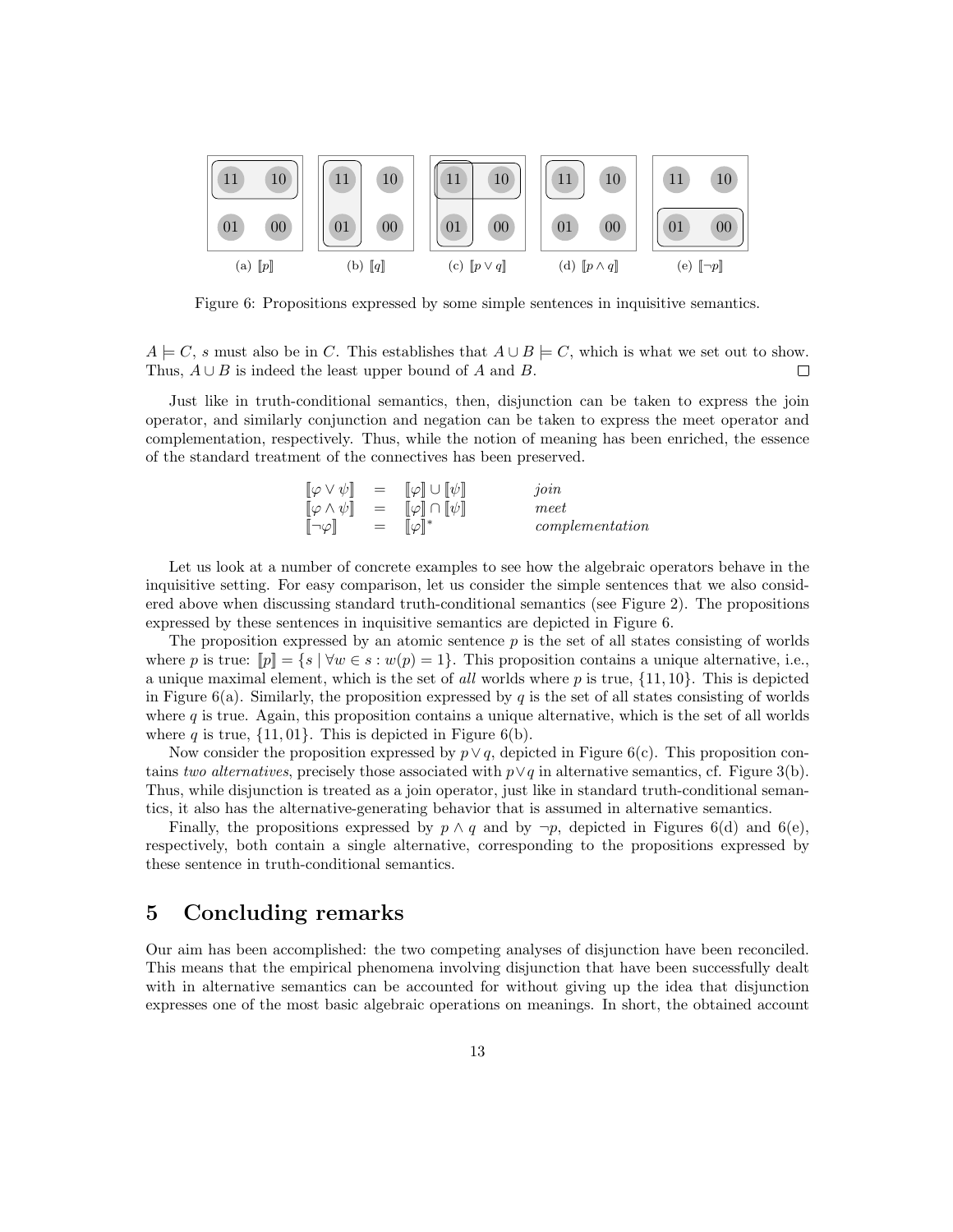unites the empirical advantages of alternative semantics with the explanatory merits of the traditional algebraic account.

There are a number of ways in which the basic result obtained here can be further extended. I will briefly provide some pointers to recent work where such extensions have been pursued.

Disjunction across syntactic categories. First, while we have restricted our attention to sentential disjunction in this paper, an important property of disjunction words in natural languages that was mentioned in the introduction is that they typically apply to expressions of many other syntactic categories as well. An important feature of the traditional treatment of the sentential connectives is that it can be generalized in a principled way to apply to expressions of all suitable categories [\(Gazdar,](#page-17-0) [1980;](#page-17-0) [Partee and Rooth,](#page-18-0) [1983;](#page-18-0) [Keenan and Faltz,](#page-18-1) [1985\)](#page-18-1). This generalization can also be carried out in inquisitive semantics, in essentially the same way. This is done in detail in [Theiler](#page-19-15) [\(2014\)](#page-19-15); [Ciardelli and Roelofsen](#page-17-14) [\(2015a\)](#page-17-14), as part of a more general enterprise to develop a full-fledged type-theoretic inquisitive semantics.

Disjunction across clause types. Second, while we have focused in this paper on disjunction as such, the interpretation of sentences containing disjunction in natural languages of course depends on all kinds of factors that interact with the disjunction operator. Among such factors are clause type marking (e.g., declarative/interrogative word order) and intonation (e.g., pitch contour, prosodic phrase structure). This is illustrated in (6) below, where  $\uparrow$  and  $\downarrow$  indicate rising and falling pitch contours, respectively, and hyphenation and commas indicate the absence and presence of prosodic phrase breaks, respectively (examples (6b-d) are like our earlier example [\(1\)](#page-6-3) but now each with a specific intonation pattern):

- (6) a. Igor speaks English-or-French↓.
	- b. Does Igor speak English-or-French↑?
	- c. Does Igor speak English↑, or French↑?
	- d. Does Igor speak English↑, or French↓?

While all these disjunctive sentences contain exactly the same lexical material, they each receive a different interpretation. A treatment of disjunction that takes both informative and inquisitive aspects of meaning into consideration is necessary to account for these different interpretations in a uniform way, i.e., without stipulating lexical ambiguity of the disjunction word. However, such a treatment of disjunction is not sufficient; it needs to be complemented by an account of the different clause type markers and intonational features. For an explicit account of disjunctive declaratives and interrogatives that treats disjunction uniformly as the inquisitive join operator we refer to [Roelofsen and Farkas](#page-19-8) [\(2015\)](#page-19-8).

Disjunction across languages. No matter whether we construe propositions as sets of possible worlds, as in standard truth-conditional semantics, or as downward closed sets of information states, as in inquisitive semantics, the algebraic perspective on meaning leads us to expect that many natural languages contain words or morphemes that can be used to express the basic algebraic operations on propositions, like the join operator. The inquisitive algebraic perspective on meaning gives rise to a further typological expectation as well. Namely, since the join operator in inquisitive semantics generates multiple alternatives and therefore gives rise to inquisitiveness (unlike the other basic algebraic operations, as witnessed by the examples involving conjunction and negation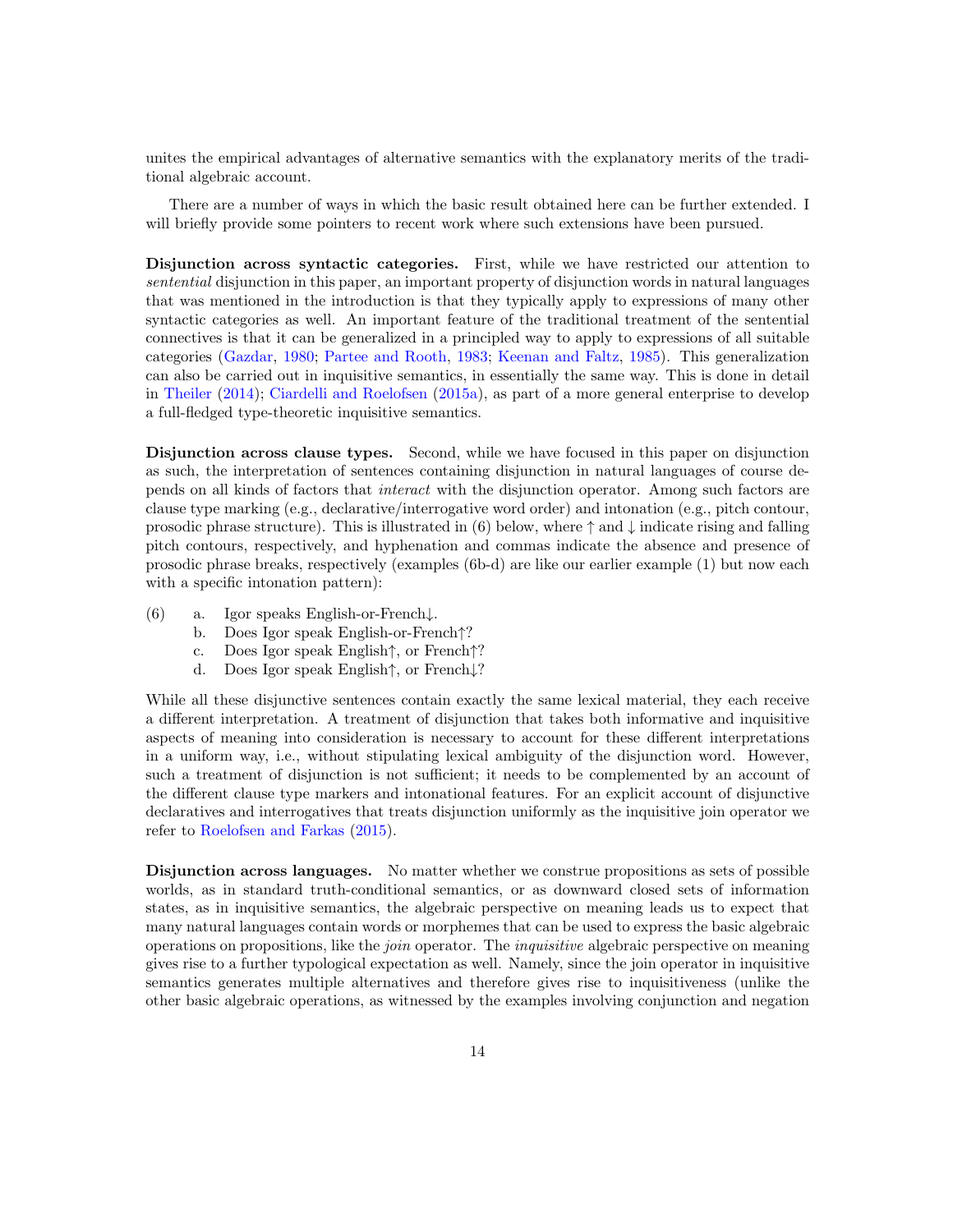in Figure [6\)](#page-13-1), it is to be expected that words which are used to express the join operation, i.e., disjunction words, may also function as question words. Interestingly, it has been observed that this is indeed the case in many languages (see, e.g., [Jayaseelan,](#page-18-14) [2008;](#page-18-14) [Cable,](#page-16-14) [2010;](#page-16-14) [AnderBois,](#page-16-0) [2011;](#page-16-0) [Slade,](#page-19-16) [2011;](#page-19-16) [Szabolcsi,](#page-19-17) [2015\)](#page-19-17). This is illustrated in (7) with Malayalam -oo and Japanese ka:

|     | Malayalam            | Japanese                | English translation |               |
|-----|----------------------|-------------------------|---------------------|---------------|
| (7) | Anna-oo Peter-oo     | Anna-ka Peter-ka        | Anna or Peter       | (disjunction) |
|     | Anna wannu- $(w)$ oo | Anna wa kita <b>-ka</b> | Did Anna come?      | (question)    |

[AnderBois](#page-16-15) [\(2012\)](#page-16-15) and [Szabolcsi](#page-19-17) [\(2015\)](#page-19-17) propose an account of this phenomenon in inquisitive semantics, suggesting that the inquisitive join operator can indeed be seen as the semantic common core of disjunction words and question words in languages like Malayalam and Japanese.

Hurford disjunctions. Finally, the inquisitive treatment of disjunction has repercussions for the analysis of so-called *Hurford disjunctions*. These are disjunctions were one disjunct implies another, giving rise to infelicity [\(Hurford,](#page-18-15) [1974\)](#page-18-15). An example is given in (8):

 $(8)$  #Marie lives in Paris or in France.

Such sentences have been discussed quite extensively in the recent literature (e.g., [Chierchia](#page-17-15) *et al.*, [2009;](#page-17-15) [Katzir and Singh,](#page-18-16) [2013;](#page-18-16) [Meyer,](#page-18-17) [2014\)](#page-18-17). This line of work assumes a standard truth-conditional semantic treatment of disjunction, and provides a pragmatic explanation for the infelicity of examples like (8). The basic idea is that the stronger disjunct (in this case 'in Paris') is redundant: the weaker disjunct by itself has the same meaning as the disjunction as a whole.

However, Hurford disjunctions also appear in questions [\(Ciardelli and Roelofsen,](#page-17-16) [2015b\)](#page-17-16):

(9) #Does Marie live in Paris↑, or in France↓?

Assuming that in questions disjunction cannot be treated as a truth-conditional operator, but rather has to be treated as introducing multiple alternatives, the redundancy-based accounts of Hurford disjunctions cited above do not directly account for the infelicity of (9).

The question that arises, then, is how these accounts fare when re-implemented in alternative semantics or inquisitive semantics? Ideally, this would give us a uniform account of Hurford disjunctions both in declaratives and in questions. Now, interestingly, there is a difference here between the two alternative-sensitive frameworks. In inquisitive semantics, a Hurford disjunction is still predicted to be redundant: the weaker disjunct by itself has the same meaning as the disjunction as a whole. This is because propositions in inquisitive semantics are downward closed sets of states, and the alternatives in a proposition are its maximal elements. This means that one alternative can never be contained in another (otherwise it would not be a maximal element). By contrast, in alternative semantics one alternative may very well be contained in another. As a consequence, Hurford disjunctions are not predicted to be redundant in alternative semantics. In this case, the stronger disjunct makes a non-trivial contribution to the meaning of the disjunction as a whole. Thus, it seems that the inquisitive treatment of disjunction is advantageous here. For a more in-depth discussion of this issue we refer to [Ciardelli and Roelofsen](#page-17-16) [\(2015b\)](#page-17-16).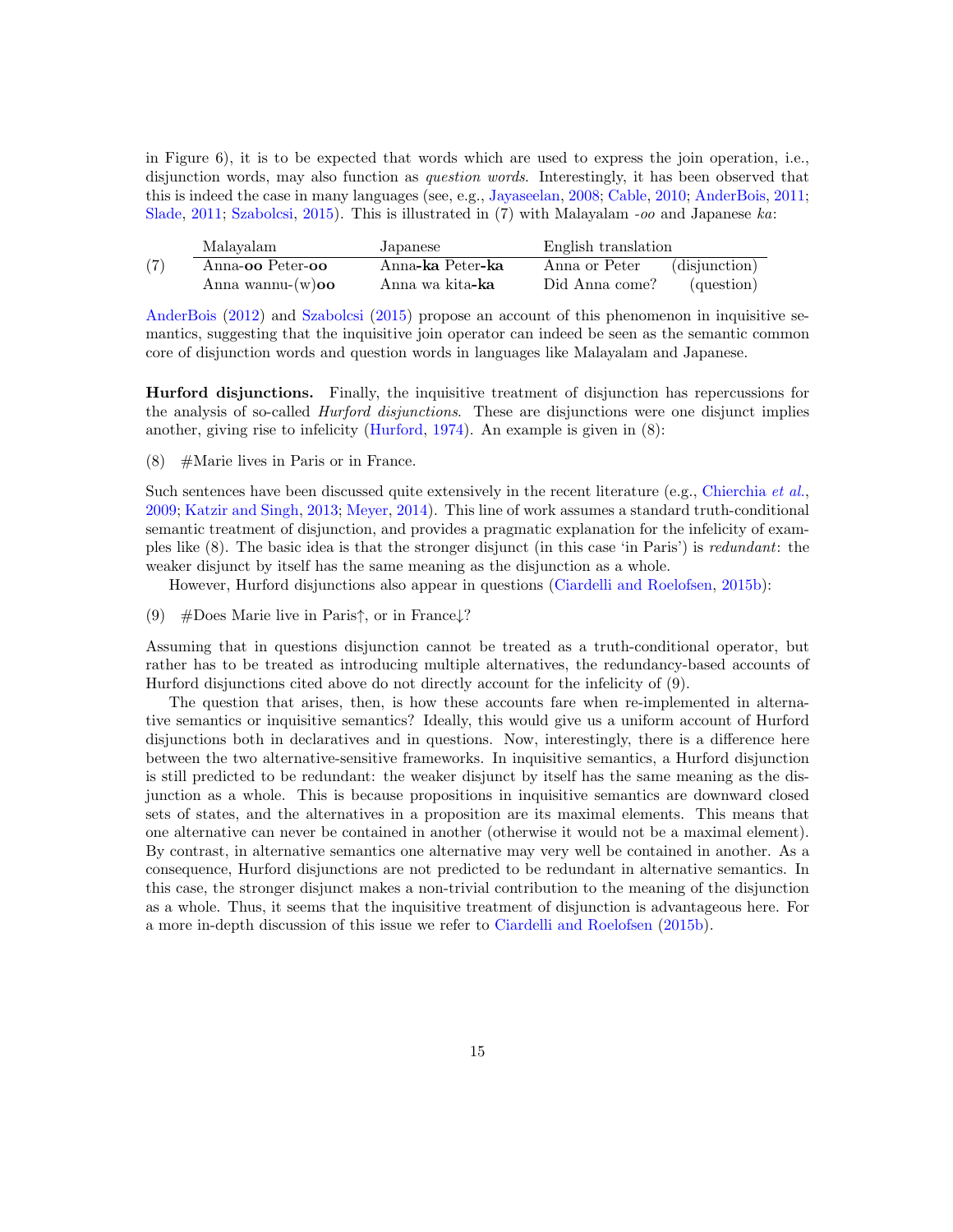# References

- <span id="page-16-2"></span>Aloni, M. (2002). Free choice in modal contexts. In M. Weisgerber, editor, Proceedings of Sinn und Bedeutung. University of Konstanz.
- <span id="page-16-7"></span>Aloni, M. (2007a). Expressing ignorance or indifference. Modal implicatures in BiOT. In B. ten Cate and H. Zeevat, editors, Proceedings of the Sixth International Tbilisi Symposium on Language, Logic and Computation, pages 1–20, Berlin Heidelberg. Springer-Verlag.
- <span id="page-16-3"></span>Aloni, M. (2007b). Free choice, modals and imperatives. Natural Language Semantics,  $15(1)$ , 65–94.
- <span id="page-16-4"></span>Aloni, M. and Ciardelli, I. (2013). A logical account of free-choice imperatives. In M. Aloni, M. Franke, and F. Roelofsen, editors, The dynamic, inquisitive, and visionary life of  $\varphi$ , ? $\varphi$ , and  $\Diamond \varphi$ : a festschrift for Jeroen Groenendijk, Martin Stokhof, and Frank Veltman, pages 1–17. ILLC Publications.
- <span id="page-16-12"></span>Aloni, M. and Egré, P. (2010). Alternative questions and knowledge attributions. The Philosophical  $Quarterly, 60(238), 1-27.$
- <span id="page-16-10"></span>Aloni, M. and van Rooij, R. (2002). The dynamics of questions and focus. In B. Jackson, editor, Proceedings of SALT 12. Cornell University, CLC Publications.
- <span id="page-16-5"></span>Alonso-Ovalle, L. (2006). Disjunction in Alternative Semantics. Ph.D. thesis, University of Massachusetts, Amherst.
- <span id="page-16-13"></span>Alonso-Ovalle, L. (2009). Counterfactuals, correlatives, and disjunction. Linguistics and Philosophy, 32, 207–244.
- <span id="page-16-0"></span>AnderBois, S. (2011). *Issues and alternatives*. Ph.D. thesis, University of California Santa Cruz.
- <span id="page-16-15"></span>AnderBois, S. (2012). Focus and uninformativity in Yukatek Maya questions. Natural Language Semantics, 20, 349–390.
- <span id="page-16-6"></span>AnderBois, S. (2014). The semantics of sluicing: Beyond truth conditions. Language,  $90(4)$ , 887–926.
- <span id="page-16-9"></span>Bartels, C. (1999). The intonation of English statements and questions: a compositional interpretation. Routledge.
- <span id="page-16-11"></span>Beck, S. and Kim, S.-S. (2006). Intervention effects in alternative questions. The Journal of Comparative Germanic Linguistics, 9(3), 165–208.
- <span id="page-16-1"></span>Biezma, M. and Rawlins, K. (2012). Responding to alternative and polar questions. Linguistics and Philosophy,  $35(5)$ ,  $361-406$ .
- <span id="page-16-14"></span>Cable, S. (2010). The Grammar of Q: Q-Particles, Wh-Movement and Pied-Piping. Oxford University Press.
- <span id="page-16-8"></span>Champollion, L. (2015). Ten men and women got married today: Noun coordination and the intersective theory of conjunction. Journal of Semantics.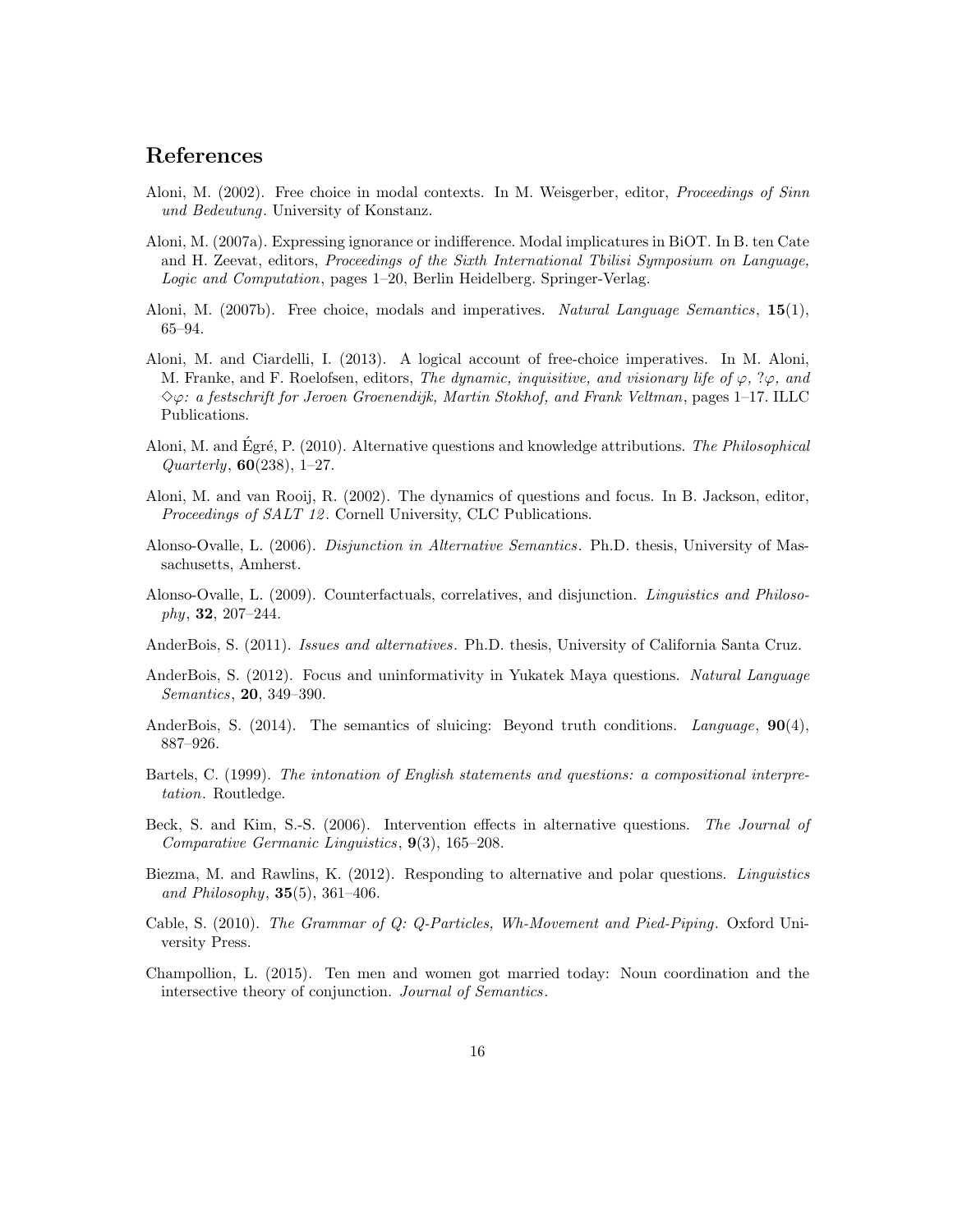- <span id="page-17-1"></span>Champollion, L., Ciardelli, I., and Zhang, L. (2015). Antecedents of counterfactuals violate de Morgans law. Talk at Leiden Utrecht Semantics Happenings (LUSH).
- <span id="page-17-6"></span>Chemla, E. (2009). Similarity: towards a unified account of scalar implicatures, free choice permission and presupposition projection. Manuscript, ENS Paris.
- <span id="page-17-15"></span>Chierchia, G., Fox, D., and Spector, B. (2009). Hurford's constraint and the theory of scalar implicatures: evidence for embedded implicatures. In Presuppositions and implicatures, pages 47–62. MIT Press Cambridge, MA.
- <span id="page-17-13"></span>Ciardelli, I. (2014). Question meanings = resolution conditions. Talk at Semantics and Philosophy in Europe, Berlin.
- <span id="page-17-14"></span>Ciardelli, I. and Roelofsen, F. (2015a). Alternatives in Montague grammar. In E. Csipak and H. Zeijlstra, editors, *Proceedings of Sinn und Bedeutung*, pages 161–178, Göttingen, Germany.
- <span id="page-17-16"></span>Ciardelli, I. and Roelofsen, F. (2015b). Hurford disjunctions and the nature of alternatives. Manuscript, University of Amsterdam.
- <span id="page-17-2"></span>Ciardelli, I., Groenendijk, J., and Roelofsen, F. (2013). Inquisitive semantics: a new notion of meaning. Language and Linguistics Compass, 7(9), 459–476.
- <span id="page-17-3"></span>Ciardelli, I., Groenendijk, J., and Roelofsen, F. (2015). Inquisitive semantics. ESSLLI lecture notes, available via www.illc.uva.nl/inquisitivesemantics.
- <span id="page-17-10"></span>Ellis, B., Jackson, F., and Pargetter, R. (1977). An objection to possible-world semantics for counterfactual logics. Journal of Philosophical Logic, 6(1), 355–357.
- <span id="page-17-9"></span>Fine, K. (1975). Critical notice on *Counterfactuals* by D. Lewis. *Mind*, **84**(1), 451–458.
- <span id="page-17-11"></span>Fine, K. (2012). Counterfactuals without possible worlds. The Journal of Philosophy, 109(3), 221–246.
- <span id="page-17-5"></span>Fox, D. (2007). Free choice disjunction and the theory of scalar implicatures. In U. Sauerland and P. Stateva, editors, Presupposition and implicature in compositional semantics, pages 71–120. Palgrave Macmillan, Basingstoke.
- <span id="page-17-7"></span>Franke, M. (2009). *Signal to act: Game theory in pragmatics*. Ph.D. thesis, University of Amsterdam.
- <span id="page-17-0"></span>Gazdar, G. (1980). A cross-categorial semantics for coordination. Linguistics and Philosophy, 3(3), 407–409.
- <span id="page-17-4"></span>Geurts, B. (2005). Entertaining alternatives: Disjunctions as modals. Natural Language Semantics, 13(4), 383–410.
- <span id="page-17-12"></span>Groenendijk, J. and Stokhof, M. (1984). Studies on the Semantics of Questions and the Pragmatics of Answers. Ph.D. thesis, University of Amsterdam.
- <span id="page-17-8"></span>Haida, A. (2010). On the semantics and pragmatics of yes/no-questions, yes/no-question disjunctions, and alternative questions: evidence from Chadic. Manuscript, Humboldt University of Berlin, draft version of October 8, 2010.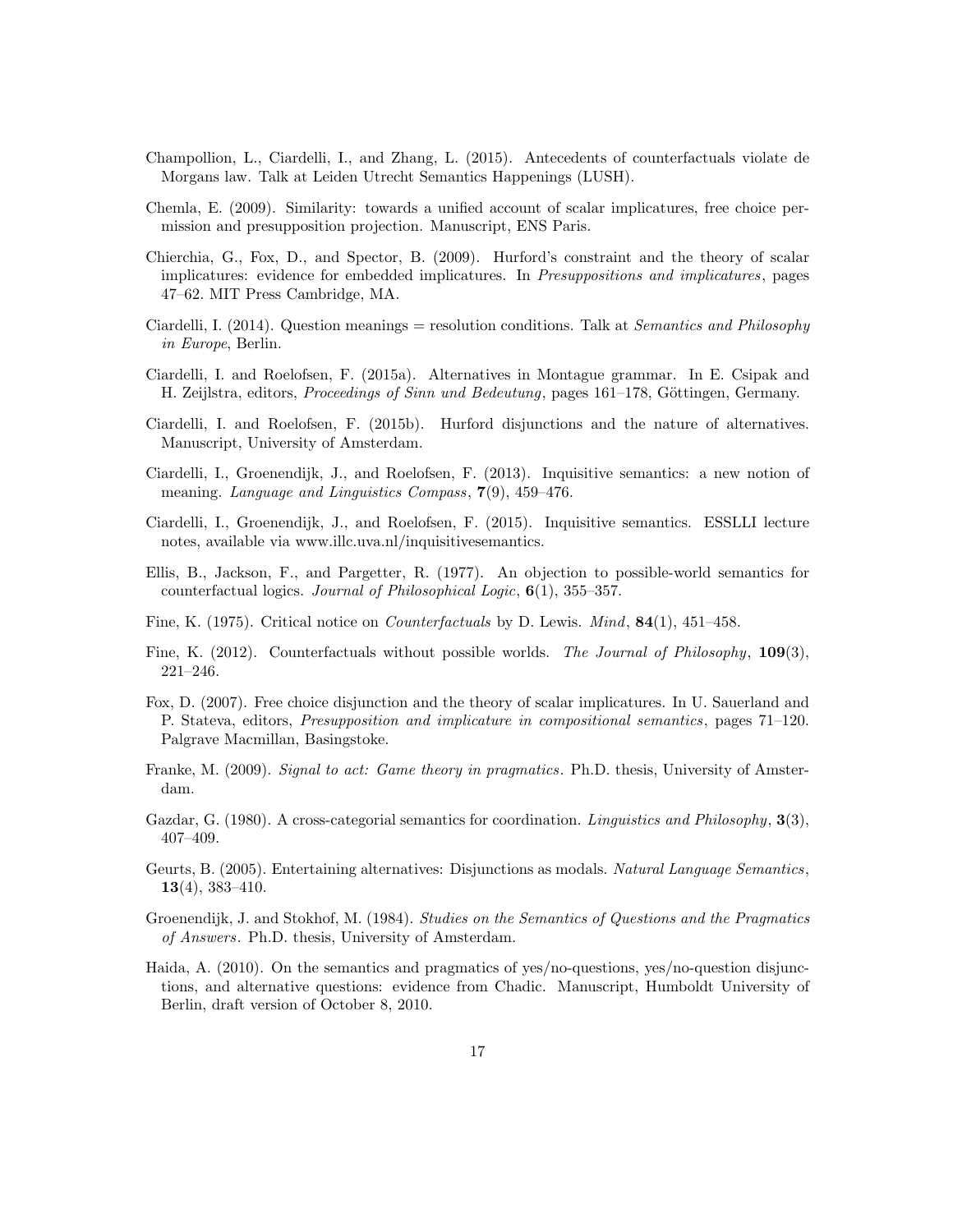<span id="page-18-4"></span>Hamblin, C. L. (1973). Questions in Montague English. Foundations of Language, 10(1), 41–53.

- <span id="page-18-8"></span>Han, C.-h. and Romero, M. (2004). The syntax of whether/Q... or questions: ellipsis combined with movement. Natural Language & Linguistic Theory,  $22(3)$ , 527–564.
- <span id="page-18-3"></span>Haspelmath, M. (2007). Coordination. In T. Shopen, editor, Language typology and syntactic description, volume II: complex constructions, pages 1–51. Cambridge University Press.
- <span id="page-18-15"></span>Hurford, J. (1974). Exclusive or inclusive disjunction. Foundations of Language, 11(3), 409–411.
- <span id="page-18-14"></span>Jayaseelan, K. (2008). Question particles and disjunction. Manuscript, The English and Foreign Languages University, Hyderabad.
- <span id="page-18-13"></span>Karttunen, L. (1977). Syntax and semantics of questions. Linguistics and Philosophy, 1, 3–44.
- <span id="page-18-16"></span>Katzir, R. and Singh, R. (2013). Hurford disjunctions: embedded exhaustification and structural economy. In Proceedings of Sinn und Bedeuting 18, pages 201-216.
- <span id="page-18-1"></span>Keenan, E. L. and Faltz, L. M. (1985). Boolean semantics for natural language. Springer.
- <span id="page-18-2"></span>Klinedinst, N. (2009). (Simplification of)<sup>2</sup> disjunctive antecedents. MIT Working Papers in Linguistics, 60.
- <span id="page-18-6"></span>Kratzer, A. (2005). Indefinites and the operators they depend on: From Japanese to Salish. Reference and quantification: The Partee effect, pages 113–142.
- <span id="page-18-5"></span>Kratzer, A. and Shimoyama, J. (2002). Indeterminate pronouns: The view from Japanese. In Y. Otsu, editor, The Proceedings of the Third Tokyo Conference on Psycholinguistics, pages 1–25.
- <span id="page-18-11"></span>Lewis, D. (1973). Counterfactuals. Blackwell.
- <span id="page-18-7"></span>Menéndez-Benito, P. (2005). The grammar of choice. Ph.D. thesis, University of Massachusetts, Amherst.
- <span id="page-18-17"></span>Meyer, M.-C. (2014). Deriving Hurford's constraint. In M. W. Todd Snider, Sarah D'Antonio, editor, Semantics and Linguistic Theory (SALT), volume 24, pages 577–596. LSA and CLC Publications.
- <span id="page-18-12"></span>Nute, D. (1975). Counterfactuals and the similarity of words. The Journal of Philosophy, 72(21), 773–778.
- <span id="page-18-0"></span>Partee, B. H. and Rooth, M. (1983). Generalized conjunction and type ambiguity. In R. Bäuerle, C. Schwarze, and A. von Stechow, editors, Meaning, Use and Interpretation of Language, pages 115–143. De Gruyter, Berlin.
- <span id="page-18-10"></span>Pruitt, K. and Roelofsen, F. (2011). Disjunctive questions: prosody, syntax, and semantics. Presented at a seminar at the Georg August Universität Göttingen. Available via www.illc.uva.nl/inquisitivesemantics.
- <span id="page-18-9"></span>Pruitt, K. and Roelofsen, F. (2013). The interpretation of prosody in disjunctive questions. Linguistic Inquiry, 44, 632–650.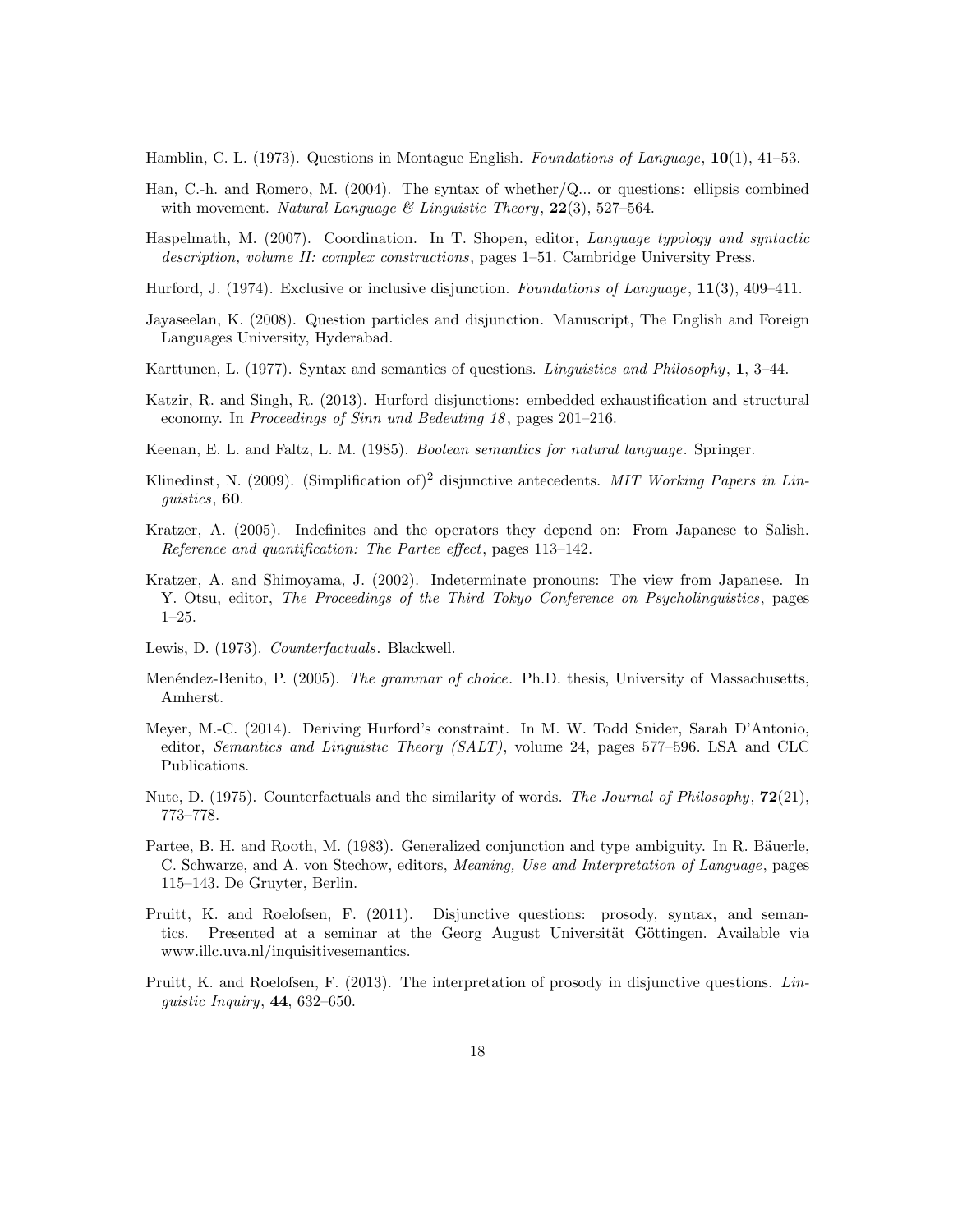<span id="page-19-4"></span>Rawlins, K. (2013). (Un)conditionals. Natural language semantics, 21(2), 111–178.

- <span id="page-19-14"></span>Roelofsen, F. (2013a). Algebraic foundations for the semantic treatment of inquisitive content.  $Synthese, 190(1), 79-102.$
- <span id="page-19-9"></span>Roelofsen, F. (2013b). An inquisitive perspective on meaning: the case of disjunction. Stanford Linguistics Colloquium.
- <span id="page-19-8"></span>Roelofsen, F. and Farkas, D. F. (2015). Polarity particle responses as a window onto the interpretation of questions and assertions. Language,  $91(2)$ , 359–414.
- <span id="page-19-1"></span>Roelofsen, F. and van Gool, S. (2010). Disjunctive questions, intonation, and highlighting. In M. Aloni, H. Bastiaanse, T. de Jager, and K. Schulz, editors, Logic, Language, and Meaning: Selected Papers from the Seventeenth Amsterdam Colloquium, pages 384–394. Springer.
- <span id="page-19-12"></span>van Rooij, R. (2006). Free choice counterfactual donkeys. Journal of Semantics, 23(4), 383–402.
- <span id="page-19-6"></span>van Rooij, R. (2010). Conjunctive interpretations of disjunctions. Semantics and Pragmatics,  $3(11), 1-28.$
- <span id="page-19-7"></span>Rooth, M. (1985). Association with Focus. Ph.D. thesis, University of Massachusetts, Amherst.
- <span id="page-19-5"></span>Schulz, K. (2005). A pragmatic solution for the paradox of free choice permission. Natural Language Semantics, **13**(3), 271-316.
- <span id="page-19-2"></span>Simons, M. (2005a). Dividing things up: the semantics of or and the modal/or interaction. Natural Language Semantics,  $13(3)$ ,  $271-316$ .
- <span id="page-19-3"></span>Simons, M. (2005b). Semantics and pragmatics in the interpretation of or. In E. Georgala and J. Howell, editors, Proceedings of Semantics and Linguistic Theory (SALT 15), pages 205–222. Cornell University, CLC Publications.
- <span id="page-19-16"></span>Slade, B. (2011). Formal and philological inquiries into the nature of interrogatives, indefinites, disjunction, and focus in Sinhala and other languages. Ph.D. thesis, University of Illinois, Urbana-Champaign.
- <span id="page-19-11"></span>Stalnaker, R. (1968). A theory of conditionals. In N. Rescher, editor, Studies in Logical Theory. Blackwell, Oxford.
- <span id="page-19-13"></span>Stalnaker, R. (1978). Assertion. Syntax and Semantics, 9, 315–332.
- <span id="page-19-0"></span>von Stechow, A. (1991). Focusing and backgrounding operators. In W. Abraham, editor, Discourse Particles: descriptive and theoretical investigations on the logical, syntactic and pragmatic properties of discourse particles in German, pages 37–84. John Benjamins, Amsterdam.
- <span id="page-19-17"></span>Szabolcsi, A. (2015). What do quantifier particles do? Linguistics and Philosophy,  $38(2)$ , 159–204.
- <span id="page-19-15"></span>Theiler, N. (2014). A multitude of answers: embedded questions in typed inquisitive semantics. MSc thesis, University of Amsterdam.
- <span id="page-19-10"></span>Uegaki, W. (2014). Japanese alternative questions are disjunctions of polar questions. In *Proceed*ings of SALT 24 .